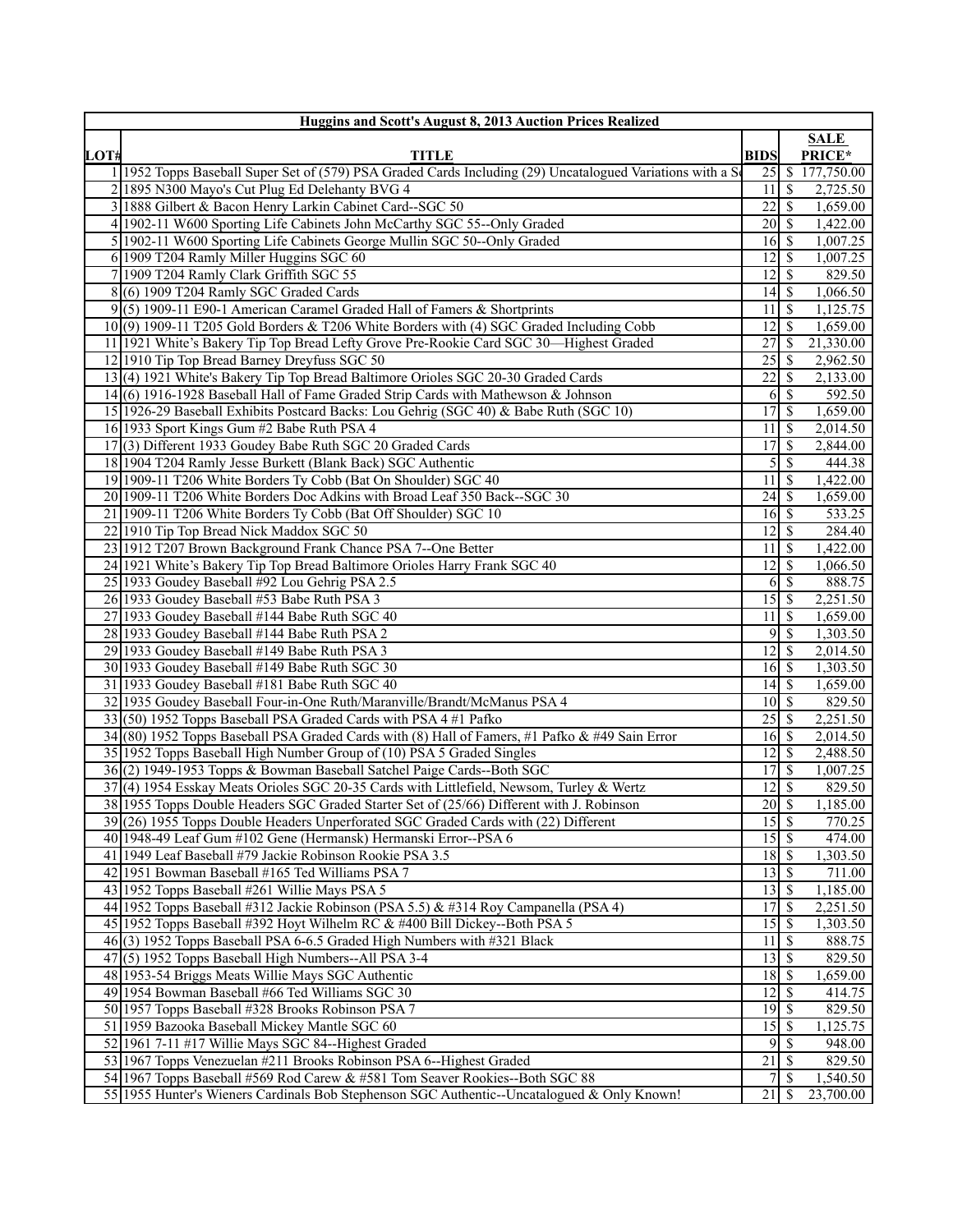| $56(37)$ 1957-1959 Topps Baseball Graded Stars with (6) Mantle                                          | 8S                             |                          | 1,659.00                 |
|---------------------------------------------------------------------------------------------------------|--------------------------------|--------------------------|--------------------------|
| 57(119) Different 1955 Bowman Baseball PSA Graded Cards with (7) Hall of Famers & (24) High Numbers     | 9S                             |                          | 888.75                   |
| 58 1958 Packard-Bell Willie Mays SGC 84--Highest Graded                                                 | $12 \mid$ \$                   |                          | 2,251.50                 |
| 59 1958 Hires Root Beer Test Willie Mays (No Tab) SGC 60                                                | $13 \mid$ \$                   |                          | 1,066.50                 |
| 60 1968 Topps Plaks Checklist #2 SGC 70 with Mays, Clemente, Aaron and Rose                             | 8                              | l \$                     | 1,185.00                 |
| $61(9)$ 1955 Topps Baseball Graded Hall of Famers & Stars                                               | $\overline{7}$                 | \$                       | 770.25                   |
| 62(3) 1959 Yoo-Hoo Yankees (with Tabs) SGC Graded Cards with Kubek, McDougald & Skowron                 | 11                             | -\$                      | 1,303.50                 |
| 63(3) 1958-1969 Topps Baseball PSA Graded Hall of Famers with Aaron, Clemente & Mantle                  | 11                             | $\overline{\mathbf{s}}$  | 829.50                   |
| 64(4) 1953-1969 Topps Baseball Mickey Mantle BVG Graded Cards                                           |                                |                          | 1,303.50                 |
| 65(5) 1955-1967 Topps & Bowman Baseball Mickey Mantle Cards--All PSA 6-7                                | 11                             | l \$                     | 1,303.50                 |
| 66(6) 1958-1968 Topps Baseball Mickey Mantle PSA Graded Cards                                           |                                |                          | 1,007.25                 |
| $67(10)$ 1955-1969 Baseball Hall of Famer & Star PSA Graded Cards                                       | $\overline{18}$ $\overline{5}$ |                          | 1,777.50                 |
| 68 1957-1995 PSA Graded Baseball HOFer and Star Rookie Card Lot of (19)                                 | $9$ \ $\frac{1}{3}$            |                          |                          |
|                                                                                                         |                                |                          | 1,007.25                 |
| 69(4) 1963-1969 Topps Baseball Hall of Fame/Superstar Rookie SGC Graded Cards                           | $13 \mid$ \$                   |                          | 1,066.50                 |
| 70 (53) 1969 Topps Baseball SGC 92-96 Graded Cards with Hall of Famers & $(22)$ Mint 9                  | $\overline{10}$ \$             |                          | 711.00                   |
| 71<br>(20) 1970 Topps Baseball SGC 88-96 Graded Cards                                                   | $0 \mid \mathsf{S}$            |                          | $\overline{\phantom{0}}$ |
| 72<br>(39) 1975 Topps Baseball SGC 88-96 Graded Stars with Ryan & Yount RC                              | 95                             |                          | 1,303.50                 |
| 73 1888 N43 Allen & Ginter Complete SGC Graded Set of (6) Cards                                         | 11                             | l \$                     | 1,896.00                 |
| 74 1909 E95 Philadelphia Caramel Complete SGC Graded Set of (25) Cards with SGC 60 Wagner               | $14$ $\sqrt{5}$                |                          | 7,702.50                 |
| 75 1931 W517 Baseball Strip Card Complete Set (54/54) Plus (27) Color Variations with (4) Ruth & Gehrig | $\overline{22}$                | l \$                     | 2,488.50                 |
| 76 1938 PM8 Our National Game Complete Set of (30) Pins                                                 | $6 \overline{\smash{)}\,}$     |                          | 385.13                   |
| 77 1948 Swell Babe Ruth Story Complete Set of (28) Cards                                                | $15\overline{\smash{)}\,}$     |                          | 888.75                   |
| 78 1948 Swell Sport Thrills Complete Set of (20) Cards                                                  |                                |                          | 1,007.25                 |
| 79 1948 Bowman Baseball Complete Set (48/48) with (7) PSA Graded Keys                                   | $11 \mid$ \$                   |                          | 2,133.00                 |
| 80 1948 R346 Blue Tint Baseball Complete Set (48/48) Plus Variation                                     | 15S                            |                          | 1,303.50                 |
| 81 1948 Kellogg's Corn Flakes Cuban Baseball Postcards Partial Set of (4/10) with Luque                 |                                | $\overline{\mathcal{S}}$ | 355.50                   |
| 82 1949 & 1950 Remar Bread Oakland Oaks Team Sets                                                       | $\overline{14}$ \$             |                          | 385.13                   |
| 83 1950 Bowman Baseball Complete Set (252/252) with PSA 6 #1 Parnell                                    | $16 \mid S$                    |                          | 2,844.00                 |
| 84 1951 Topps Red Backs Hoard with (2) Complete Sets of (52/52) Plus (4) Variations & (14) Panels       | $\overline{20}$ \$             |                          | 2,133.00                 |
| 85 1951 Topps Red Backs Complete PSA 8-9 Graded Set of (52/52) with (29) Mint 9                         | 21                             | \$                       | 3,555.00                 |
| 86 1951 Bowman Baseball Complete Set (324/324) with (4) PSA Graded Keys Including PSA 3.5 Mantle RC     |                                |                          | 7,110.00                 |
| 87 1952 Bowman Baseball Complete Set of (252) Cards with (4) SGC Graded Stars                           | $16 \mid$ \$                   |                          | 2,844.00                 |
| 88 1954 Topps Baseball Near Set of (242/250) with (4) PSA Graded Keys Including Aaron, Banks & Kaline   | $16\overline{3}$               |                          | 3,555.00                 |
| 89 1954 Bowman Baseball Near Set of (192/224) Cards Including Mantle & Williams Plus (30) Dupes         | $18 \mid$ \$                   |                          | 1,659.00                 |
| 90 1954 Johnston Cookies Milwaukee Braves Complete Set of (35) Cards with (3) PSA Graded Stars          | $20 \mid$ \$                   |                          | 2,133.00                 |
| 91 1955 Topps Double Header Complete Set of (66) Cards                                                  | $14$ $\sqrt{5}$                |                          | 1,777.50                 |
| 92 1956 Topps Baseball Complete Set of (340) Cards with (6) SGC Graded Keys                             | $18$ $\bar{S}$                 |                          | 2,725.50                 |
| 93 1956 Topps Baseball Complete Set of (340/340) Cards with (7) BVG Graded Keys                         | $18 \mid$ \$                   |                          | 2,133.00                 |
| 94(2) 1953-1957 Spic & Span Milwaukee Braves Complete & Near Sets                                       | $3\overline{3}$                |                          | 142.20                   |
| 95 1958 Hires Root Beer Complete Set with Tabs (66/66) Including (6) SGC Graded Stars with SGC 86 Mays  | 22                             | -\$                      | 2,844.00                 |
| 96 1958 Hires Root Beer Complete Set of (66) Cards (without Tabs) Including (5) PSA Graded              | $11 \overline{\smash{)}\,}$    |                          | 1,303.50                 |
| 97 1947-66 Baseball Exhibits Near Master Set of (337) Different Cards                                   | $20 \mid \mathsf{s}$           |                          | 2,370.00                 |
| 98 1960 Topps Baseball Complete Set of (572) Cards                                                      | $13 \mid$ \$                   |                          | 1,659.00                 |
| 99 1960 Leaf Baseball Complete Set of (144) Cards Plus Grant Variation                                  | 18S                            |                          | 1,303.50                 |
| 100 1961 Topps Baseball Complete Set (587/587)                                                          |                                |                          | 3,851.25                 |
| 101   1961 Peters Meats Minnesota Twins Complete Set of (26) Cards                                      | $12 \mid$ \$                   |                          | 770.25                   |
| 102(8) 1959-1970 Fleer Baseball Complete/Near Sets                                                      |                                |                          | 2,133.00                 |
| 103 1961 Post Cereal Baseball Box/Company Near & Starter Sets of (269) Different                        |                                |                          | 1,422.00                 |
| 104 1962 Post Cereal Baseball Master Set of (200) Base Cards Plus (10) Line/Text Variations             | $\overline{21}$                | \$                       | 1,540.50                 |
| 105 1962 & 1963 Stat Back Baseball Exhibits Complete Sets Plus (32) Dupes                               | 17S                            |                          | 1,007.25                 |
| 106 1964 Bazooka Baseball Complete Panel Set (12/12)                                                    |                                |                          | 3,258.75                 |
| 107(4) 1964 Topps Giants Baseball Complete Sets (60/60) Plus (139) Dupes with (8) Mantle                |                                |                          | 2,251.50                 |
| 108 1965 Topps Baseball Complete Set of (598/598) Cards with (5) BVG Graded Stars                       | $24 \overline{\smash{)}\,}$    |                          | 2,962.50                 |
| 109 1967 Laughlin World Series PSA Graded Complete Set of (64) Cards                                    | 7                              | $\overline{\mathcal{S}}$ | 284.40                   |
| 110 (15) 1960-1977 Topps, Fleer & Regional Oddball Baseball Complete/Near Sets                          | $\overline{22}$                | \$                       | 1,125.75                 |
| 111 1967 Topps Baseball Complete Set of (609) Cards                                                     |                                |                          | 3,555.00                 |
| 112 1967 Coca-Cola Baseball Caps Near Set of (313/317) Plus (7) Display Sheets                          |                                |                          | 1,007.25                 |
| 113 1967 Topps Pirate Stickers Set (33/33) & Red Sox Stickers Partial (23/33) Plus (26) Dupes           |                                |                          | 1,422.00                 |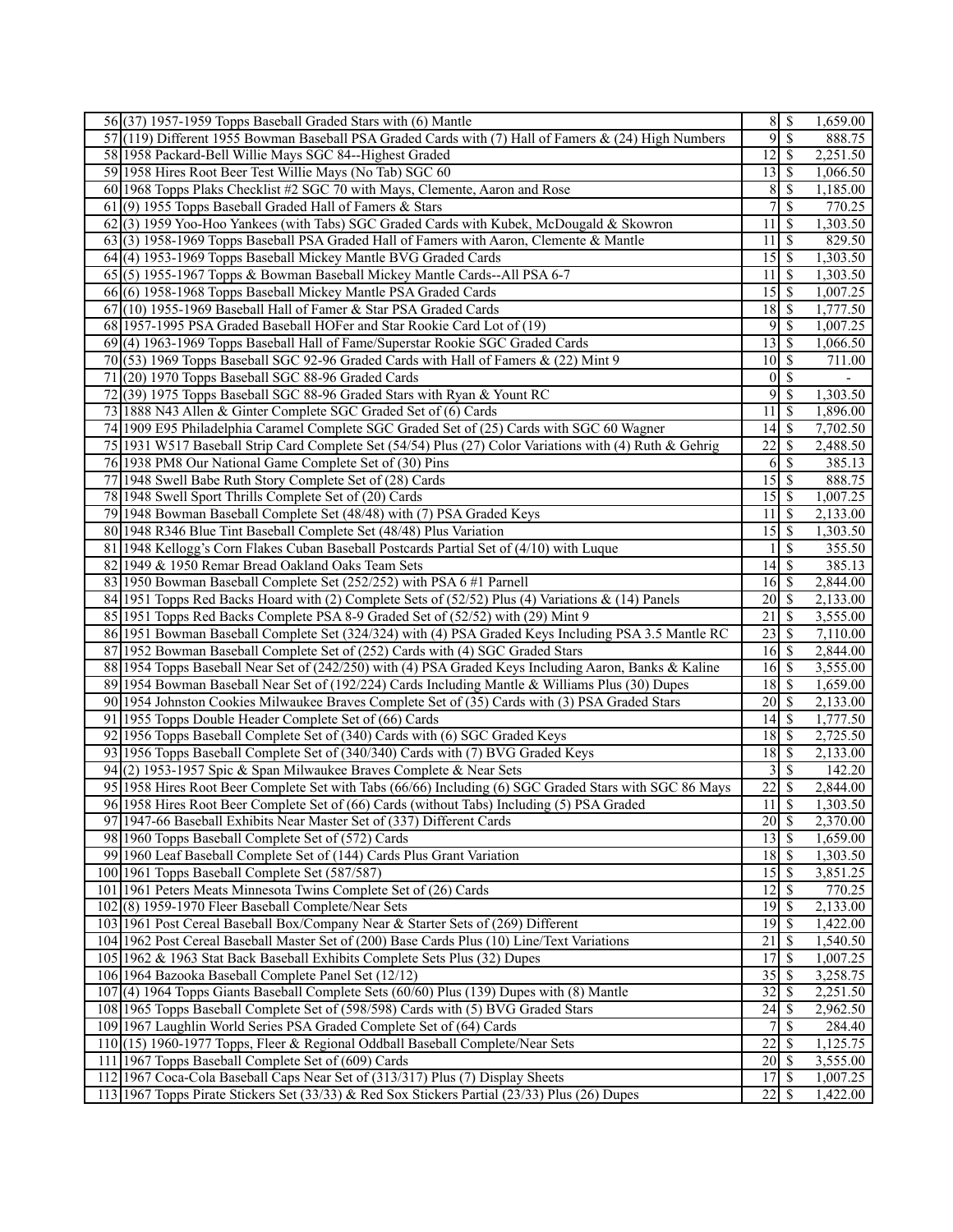| 114 1968 Topps Baseball Complete Set (598/598)                                                         |                                   | 95                             | 1,125.75  |
|--------------------------------------------------------------------------------------------------------|-----------------------------------|--------------------------------|-----------|
| 115 1968 Kahn's Wieners Baseball Complete Set (38/38) with Bench RC                                    | $\overline{13}$ \ $\overline{\$}$ |                                | 1,777.50  |
| 116 1969 Topps Baseball Near Set (663/664) Plus (14) Variations                                        | $13 \mid$ \$                      |                                | 1,066.50  |
| 117 (10) 1947-1975 Baseball Oddball Complete/Near Sets Plus (60) 1935-1963 Singles                     | $\overline{12}$ \$                |                                | 888.75    |
| $118(15)$ 1968-1970 Topps Baseball Subset/Insert Sets Plus (650+) Dupes                                | $\overline{21}$                   | \$                             | 1,185.00  |
| 119 1969 Topps Team Posters Complete Set (24/24)                                                       | $\overline{21}$                   | $\sqrt{s}$                     | 1,896.00  |
| 120 1969 Nabisco Team Flakes Baseball Complete Set on (3) Uncut Panels                                 |                                   |                                | 4,740.00  |
| 121 1970 Topps Baseball Complete Set of (720/720) Cards                                                | $\overline{14}$ \$                |                                | 948.00    |
| 122 1970 Transogram Complete Set of (10) Factory Sealed Boxes                                          | $26\sqrt{3}$                      |                                | 2,607.00  |
| 123 1971 Milk Duds Complete Set of (72/72) Boxes                                                       | $13 \mid$ \$                      |                                | 1,777.50  |
| 124 1972 Topps Baseball Complete Set of (787/787) Cards                                                | $18 \overline{\smash{\big)}\,}$   |                                | 1,659.00  |
| 125 1972 Topps Baseball Cloth Stickers Complete Set (33/33)                                            | 21                                | $\overline{\mathbf{s}}$        | 1,540.50  |
| 126 1972 & 1973 Topps Baseball Complete Sets                                                           | $31$ $\bar{S}$                    |                                | 3,851.25  |
|                                                                                                        |                                   |                                |           |
| 127 1973 Topps Candy Lids Complete Set (55/55)                                                         | $14 \overline{\smash{)}\,}$       |                                | 770.25    |
| 128 1973 & 1974 Topps Baseball Complete Sets                                                           | 17S                               |                                | 711.00    |
| 129 1975-1978 Topps Baseball Complete Set Run Plus 1975 Topps Mini                                     |                                   |                                | 1,303.50  |
| 130 1973-1980 Topps Baseball Run of (8) Complete Sets                                                  | $32 \mid \frac{2}{3}$             |                                | 4,443.75  |
| 131 1975-1979 Hostess Baseball Complete/Near Set Run                                                   |                                   | $\overline{5}$ $\overline{\$}$ | 444.38    |
| 132(22) 1970-1991 Kellogg's Baseball Complete Sets Plus (45) Singles                                   |                                   |                                | 1,066.50  |
| 133 (240) 1981-2000 Mostly Baseball Complete Sets with Several Tiffany                                 | $\overline{21}$                   | $\overline{\mathcal{S}}$       | 2,014.50  |
| 134 $(27)$ 1976-1986 Topps Baseball Complete & Traded Sets                                             | 21                                | $\sqrt{s}$                     | 1,422.00  |
| 135 (18) 1975-1994 Baseball Complete Sets with 1975 Topps & (2) 1976 Topps                             | $14 \mid$ \$                      |                                | 1,125.75  |
| $136(21)$ 1977-1987 Topps Baseball Complete Sets with (11) Tiffany                                     | $18 \overline{\smash{)}\,5}$      |                                | 1,540.50  |
| 137 (49) 1981-1990 Baseball Complete Sets with Update/Traded                                           | $13 \mid$ \$                      |                                | 770.25    |
| 138 Newly Discovered 1888 N173 Old Judge Cabinets Jack O'Brien (Baltimore) Uncatalogued Glass Negative | $10 \mid$ \$                      |                                | 1,540.50  |
| 139(9) 1886-1934 Baseball Oddball Type Group with (3) SGC Graded                                       | $\overline{12}$ \$                |                                | 948.00    |
| 140(16) 1914 B18 Baseball Blankets with Cobb, Johnson & Stengel                                        |                                   | $5\overline{\smash{)}\,}$      | 414.75    |
| 141 1916 BF2 Ferguson's Bakery Joe Jackson Felt Pennant                                                | $18 \,$ \$                        |                                | 1,422.00  |
| 142 1920-1931 Baseball Strip Collection of (387) Cards with (134) Hall of Famers Including (6) Ruth    | $40\overline{\smash{)}\,}$        |                                | 4,147.50  |
| 143(31) 1934-36 R318 Batter-Up Group with (10) Hall of Famers                                          |                                   | $6\sqrt{S}$                    | 474.00    |
| 144 Circa 1895 C.M. Bell Cabinet Jack Crooks with Reverse Written Notation                             | $19$ $\overline{\text{S}}$        |                                | 948.00    |
| 145 Late 1800s-Early 1900s Baseball "Girls and Caricatures" Post/Trade/Tobacco Card Hoard of (161)     |                                   |                                | 1,659.00  |
| 146 1887-1914 Baltimore Orioles/Terrapins Grab Bag of (25) Cards with T206 Team Set                    | $\overline{12}$ \$                |                                | 770.25    |
| 147 (13) 1910-11 S74-1 White & S74-2 Colored Silks with Mathewson                                      |                                   |                                | 770.25    |
| 148 (26) 1910-1912 Baseball Tobacco Card Grab Bag with Several Hall of Famers                          | $14 \mid$ \$                      |                                | 888.75    |
| 149 (6) 1913 T200 Fatima Team & 1914 T222 Fatima Player Singles                                        |                                   | $6\overline{3}$                | 770.25    |
| 150(8) 1914-1915 Cracker Jack Baltimore Terrapins with PSA 7 Suggs                                     | $\overline{20}$ \$                |                                | 1,659.00  |
| 151 1915 PM1 Ornate Frame Christy Mathewson Pinback                                                    |                                   | $9 \mid \text{\$\}$            | 948.00    |
| 152 1915 PM1 Ornate Frame Tris Speaker Pinback                                                         | 9                                 | \$                             | 533.25    |
| 153 (25) 1921 Baseball Exhibits with SGC 50 Cobb & Rice                                                | $8\,$                             | \$                             | 651.75    |
| 154 (48) 1934-1936 Goudey & Butterfinger Baseball Premiums in Scrapbook Pages with (2) Ruth & Gehrig   |                                   | 8S                             | 651.75    |
| 155 (12) 1927-1948 Dizzy Dean, Jimmie Foxx, Lefty Grove & Mel Ott Baseball Cards with (3) Graded       | $12 \mid$ \$                      |                                | 829.50    |
| 156 1933-1958 Baseball Oddball/Regional Treasure Chest of (159) Cards with Ruth                        | $16\overline{\smash{)}\,}$        |                                | 2,962.50  |
| 157 (74) 1920s-1970s Washington Senators Collectibles with Picture Packs                               |                                   |                                | 177.75    |
| 158 1936-1972 Baseball Shoebox Collection of (1243) Cards with T. Williams                             | $\overline{19}$ \$                |                                | 1,066.50  |
| 159(3) 1909 W555 Strip Card Hall of Famers with Evers, Jennings & Plank                                | 17S                               |                                | 711.00    |
| 160(11) 1914-1915 Cracker Jack Baseball Cards with (3) Hall of Famers                                  |                                   |                                | 651.75    |
| 161 1950-1952 Topps & Bowman Baseball Collection of (320) Cards with 1951 Bowman #253 Mickey Mantle F  | 21                                | \$                             | 2,844.00  |
| 162(24) 1951-1953 Baseball Bread Labels with Color Variation                                           | $19$ $\overline{\text{S}}$        |                                | 503.63    |
| 163 (161) 1953 Bowman Color and Black & White Baseball Cards with Musial & Snider                      |                                   |                                | 2,488.50  |
| 164 (1045) 1948-1955 Topps & Bowman Baseball Shoebox Collection with Mantle & Mays                     | 22                                | -\$                            | 2,488.50  |
| 165 1955 Esskay Meats Baltimore Orioles Partial Set of (17/26) Cards                                   |                                   |                                | 21,330.00 |
| 166 1952, 1953 & 1956 Topps Baseball Partial/Starter Sets with Paige, Robinson & Williams              | 22                                | $\sqrt{S}$                     | 2,488.50  |
| 167 1952 Berk Ross Partial Set of (51/72) Cards with Mantle & Williams                                 | 11                                | l \$                           | 829.50    |
| 168 1952 Star-Cal Decals Group of (10) Type 1 & Type 2 with (3) Hall of Famers                         | $10 \mid$ \$                      |                                | 414.75    |
| 169 1953 Bowman Baseball Color Starter Set of (98/160) with Mantle                                     | $11 \mid$ \$                      |                                | 1,007.25  |
| 170 (368) 1952-1954 Topps Baseball Cards with 1952 Topps #1 Pafko & #261 Mays                          | $18 \mid$ \$                      |                                | 2,370.00  |
| 171 1954 Hunter's Wieners Cardinals Panels with Haddix & Poholsky                                      |                                   |                                | 651.75    |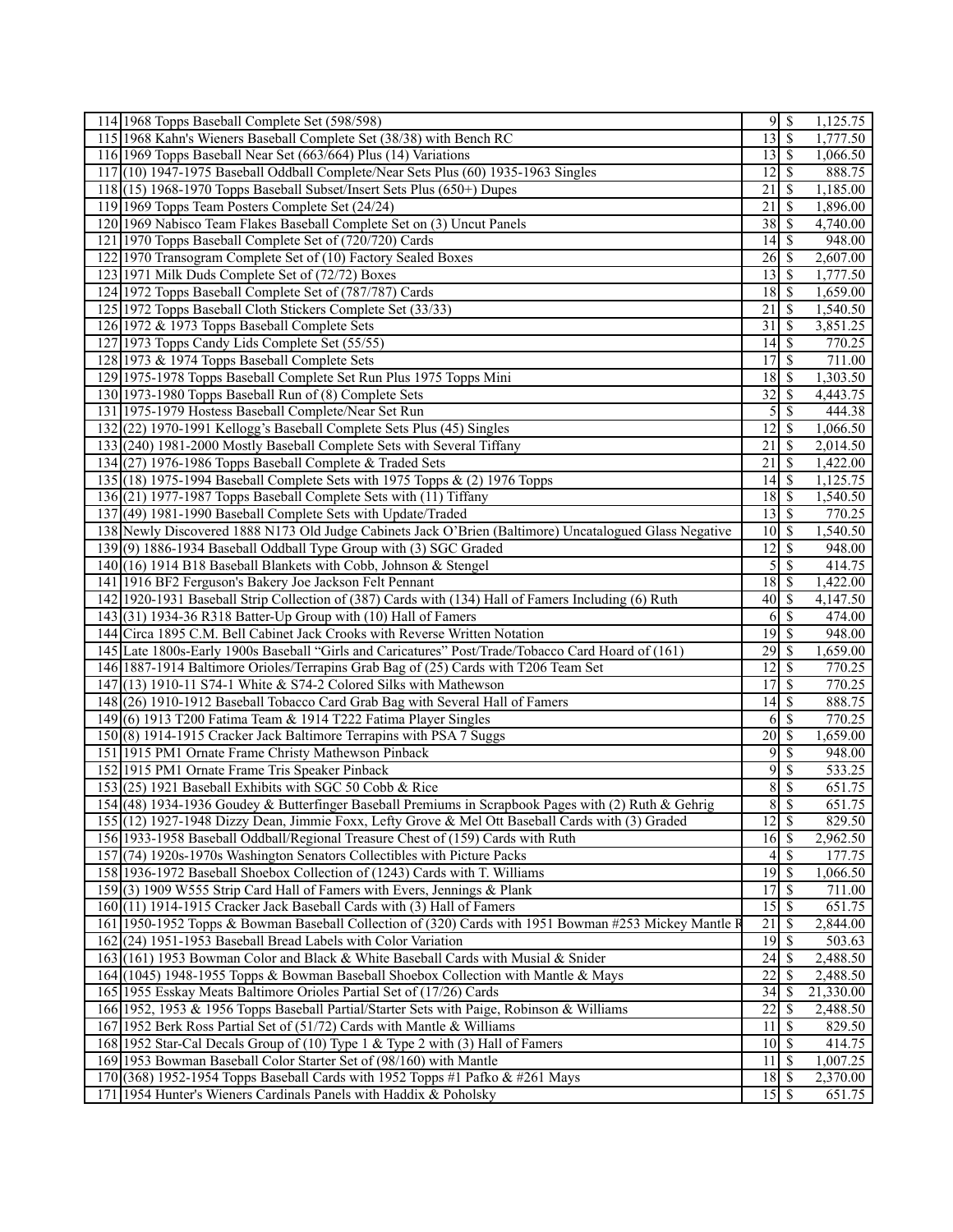| 172 1954 Stahl-Meyer Willie Mays                                                                      | $11 \overline{\smash{)}\,}$ |                          | 1,659.00             |
|-------------------------------------------------------------------------------------------------------|-----------------------------|--------------------------|----------------------|
| 173(2) 1954 Esskay Meats Panels with Chico Garcia/Chuck Diering & Ray Murray/Dick Kokos               | $6\sqrt{S}$                 |                          | 562.88               |
| 174(2) 1955 Esskay Meats Singles with Orange Borders: Bob Alexander & Billy Cox                       | $13 \mid$ \$                |                          | 4,443.75             |
| 175 1953-1955 Bowman Baseball Partial/Starter Set Run with Aaron, Mantle & Mays                       |                             |                          | 1,540.50             |
| 176 1953-1955 Bowman Baseball Shoebox Collection of (284) Cards with Mantle                           |                             |                          | 948.00               |
| 177 (4) 1954-1955 Topps Baseball Hall of Fame Rookies with Aaron, Kaline, Killebrew & Koufax          | $20 \mid$ \$                |                          | 1,659.00             |
| 178 1956 Big League Stars Mickey Mantle Statue & Card                                                 | $\overline{12}$ \$          |                          | 888.75               |
| 179 (1028) 1956 & 1957 Topps Baseball Cards with Numerous Stars                                       | 22                          | l \$                     | 1,896.00             |
| 180 (433) 1954-1959 Topps Baseball Cards with Clemente, Killebrew & Koufax Rookies                    | $13 \mid$ \$                |                          | 1,303.50             |
| 181 1958 Hires Root Beer Starter Set of (30/66) Cards with Tabs                                       | $13 \mid$ \$                |                          | 651.75               |
| 182(5) 1959 Bazooka Baseball Cards with Mantle & Kuenn Shortprint                                     |                             |                          | 1,007.25             |
| 183 1956 Topps Baseball Partial Set of (261/340) with Most Stars Including Mantle & Williams          | $25 \overline{\smash{)}\,}$ |                          | 2,370.00             |
| 184 (2549) 1958 Topps Baseball Card Hoard with Hundreds of Hall of Famers Including (7) #187 Koufax   |                             |                          | 3,555.00             |
| 185 1959 Topps Baseball Card Hoard of (3354) Cards with (4) #10 Mantle & (5) #163 Koufax              |                             |                          | 4,147.50             |
| 186 1957-1960 Topps Baseball Partial/Starter Set Run Plus (95) Dupes                                  | $16 \mid$ \$                |                          | 2,014.50             |
| 187 1953-1960 Baseball Shoebox Collection of (1022) Cards—Loaded with Stars                           |                             |                          | 1,659.00             |
| 188 (1556) 1960 & 1961 Topps Baseball Cards with (55) 1961 Topps #388 Clemente & (35) #406 Mantle HR  | 23                          | \$                       | 2,251.50             |
| 189 1960-1962 Topps Baseball Partial/Starter Set Run with Many Stars                                  |                             |                          | 1,540.50             |
| 190 (89) 1944-1963 Albertype & Artvue Hall of Fame Plaque Postcards with (3) Ruth                     | $15 \overline{\smash{)}\,}$ |                          | 296.25               |
| $191(18)$ 1940s-1960s PM10 Baseball Player Pins with Mantle                                           | 11                          | \$                       | 444.38               |
| 192 (64) 1940s-1970s Baseball Transfers & Stickers with DiMaggio                                      | 6                           | $\sqrt{S}$               | 533.25               |
| 193 1959-1964 Japanese Baseball Card Group of (71) items with (4) Oh                                  | 11                          | $\overline{\mathcal{S}}$ | 711.00               |
| 194 1960 Post Cereal Harmon Killebrew Partial Box                                                     | 11                          | \$                       | 711.00               |
| 195 (2) 1962 Topps Stamps & (7) 1966 Topps Rub-Offs Uncut Sheets & Strips                             | 18 \$                       |                          | 1,007.25             |
| 196 (23) 1964 Topps Photo Tattoos with SGC 88 Mantle                                                  | 11                          | $\overline{\mathcal{S}}$ | 888.75               |
| 197 1968 Topps Action All-Star #12 Sticker Panel with Clemente & B. Robinson                          | $\overline{7}$              | $\overline{\mathcal{S}}$ | 503.63               |
| 198 (19) 1969 Transogram Baseball Full Boxes with Aaron & Mantle                                      | 17                          | \$                       | 1,125.75             |
| 199 (31) 1948-1979 Topps & Bowman Baseball Superstar Rookie Cards--Loaded                             | 25                          | \$                       | 3,258.75             |
| 200 1940s-70s Photo Pack Hoard with (42) Complete/Near Sets & (220) Singles Including (6) Mantle      |                             |                          | 1,303.50             |
| 201 (46) 1958-1970 Topps & Fleer Baseball Stars with (10) Mantle, (5) Koufax & (5) Mays               | 18S                         |                          | 1,540.50             |
| 202 (227) 1952-1980 Baseball Oddball Singles Plus (3) 1970-1980 Kellogg's Complete Sets               | 11                          | \$                       | 770.25               |
| 203(3361) 1952-1972 Baseball Shoebox Collection Loaded with Stars                                     |                             |                          | 2,133.00             |
| 204 (2146) 1955-1977 Topps & Bowman Baseball Singles Collection with Many Themed Cards                | 27                          | \$                       | 8,295.00             |
| 205 1956 & 1963 Topps Baseball Partial & Starter Sets with PSA 6 Clemente                             | $14 \mid$ \$                |                          | 1,125.75             |
| 206 1953-1969 Baseball Oddball/Regional Hall of Famer & Star Grouping of (8) Cards                    | 12                          | l \$                     | 562.88               |
| 207 (16) 1954-1982 Baseball Hall of Fame Rookie Cards with Aaron, Carlton, Jackson & Ryan             |                             |                          | 1,896.00             |
| 208 (15) 1954-1975 Topps Baseball Hall of Fame Rookies with Carlton & Jackson                         | $\overline{14}$ \$          |                          | 888.75               |
| $209(81)$ 1957-1985 Topps Baseball Stars with (2) Williams                                            | $15 \mid$ \$                |                          | 1,185.00             |
| 210 1950-1989 Baseball Shoebox Collection of (456) Cards with (3) Mantle                              | $\overline{14}$ \$          |                          | 1,125.75             |
| 211 1961 & 1963 Topps Baseball Card/ Empty Wax Box/Sticker Lot of (583) with Mantle, Mays & Aaron     | $15\overline{\smash{)}\,}$  |                          | 1,659.00             |
| 212 1962 Post Baseball Canadian Starter (104/200) & 1963 Post Baseball Partial (149/200) Sets         | $15\overline{\smash{)}\,}$  |                          | 888.75               |
| 213 1964 Topps Baseball Partial Set of (421/587) with (4) PSA 6-8 Graded Stars Including Mantle       | $19$ $\sqrt{ }$             |                          |                      |
| 214 (2181) 1964 Topps Giants Vending Hoard with (395) Hall of Famers                                  | 17                          | $\sqrt{s}$               | 2,014.50<br>1,125.75 |
| $215(4840)$ 1957-1969 Topps Baseball Singles Group                                                    | 17S                         |                          | 1,659.00             |
| 216 (38) 1971 Topps Baseball Greatest Moments with Many Stars                                         |                             |                          | 1,777.50             |
| 217 (71) 1961-1983 Brooks & Frank Robinson Insert/Oddball/Test Collection                             |                             |                          |                      |
|                                                                                                       | 9                           | l \$                     | 562.88               |
| $218(4000+)$ 1951-1979 Chicago Cubs & White Sox Singles Hoard                                         | $15 \overline{\smash{)}\,}$ |                          | 1,422.00             |
| 219 (1063) 1965-1992 O-Pee-Chee Baseball Collection with Hundreds of Stars & (25) PSA Graded          |                             |                          | 2,251.50             |
| 220 1964 & 1966 Topps Baseball Starter Sets                                                           | 9                           | $\overline{\mathcal{S}}$ | 592.50               |
| 221 (3562) 1963-1967 Topps Baseball Card Collection with Stars                                        | 17S                         |                          | 1,659.00             |
| 222   1950s-1969 Baseball Oddball/Regional Treasure Chest of (209) Cards with Complete/Near Sets      | 11                          | \$                       | 829.50               |
| 223 1960-1971 Bazooka Baseball Lot of (149) Items Including Singles, Near/Partial Sets & Boxes/Panels | $12 \mid$ \$                |                          | 711.00               |
| 224 1969 Topps Baseball White Letter/Other Variations Group of (23) Cards with PSA 5 Mantle           | $\overline{14}$ \$          |                          | 1,066.50             |
| 225 1967 Topps Discs & 1973 Topps Candy Lids Brooks Robinson Proofs                                   | $13 \mid$ \$                |                          | 948.00               |
| $226(4)$ 1966-1970 Topps Baseball Starter Sets                                                        | $11 \mid S$                 |                          | 651.75               |
| 227 (3000+) 1951-Modern Philadelphia Phillies Singles Collection with Team Sets & Stars               | $10 \mid$ \$                |                          | 355.50               |
| 228 (3000+) 1969 Topps Baseball Card Collection                                                       | $9$ \ $\frac{1}{2}$         |                          | 711.00               |
| 229 (336) 1970 Topps Baseball High Numbers from Vending                                               | $\overline{21}$             | S                        | 1,303.50             |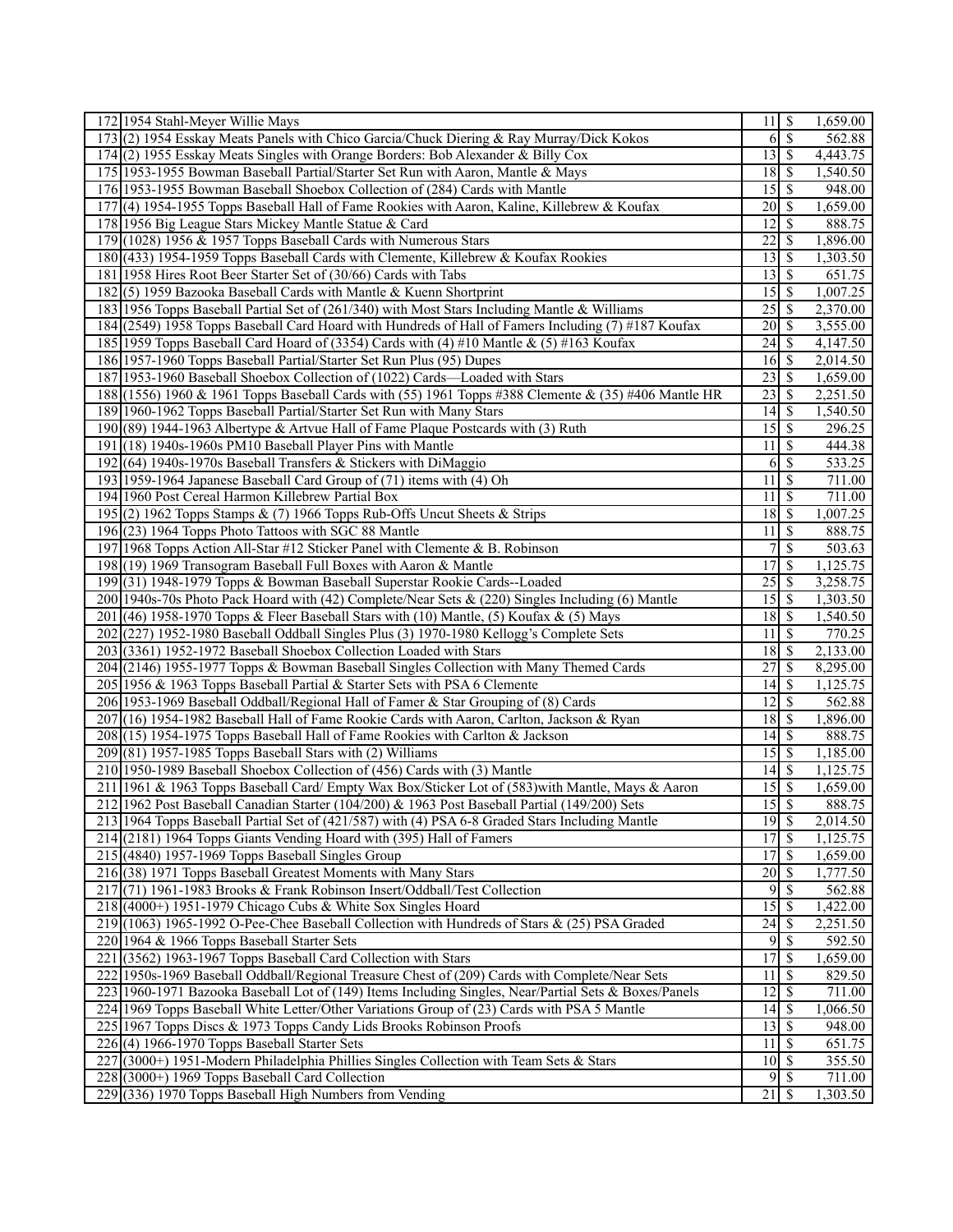| 230 1970 Topps Baseball Vending Group of (750) Cards                                                                                                               | $14 \overline{\smash{)}\,}$                          |                         | 711.00    |
|--------------------------------------------------------------------------------------------------------------------------------------------------------------------|------------------------------------------------------|-------------------------|-----------|
| 231 1970 Topps Baseball Semi High Number Vending Lot of (754) Cards                                                                                                | $\overline{12}$ \$                                   |                         | 711.00    |
| $232$ (10000+) 1970 & 1971 Topps Baseball Singles Hoard with Stars                                                                                                 |                                                      |                         | 1,659.00  |
| 233 (9000+) 1970-1976 Topps Baseball Cards Including (302) Hall of Famers                                                                                          | $10 \mid$ \$                                         |                         | 651.75    |
| 234 1965 Topps Push-Pull #6 Mickey Mantle/Yogi Berra                                                                                                               |                                                      |                         | 711.00    |
| $235(6)$ 1971 & 1973 Topps Baseball Production Proofs                                                                                                              |                                                      | $\vert$ \$              | 118.50    |
| 236(250) 1971 Topps Baseball High Numbers from Vending                                                                                                             |                                                      |                         | 1,303.50  |
| 237 (607) 1971 Topps Baseball Semi High Numbers from Vending                                                                                                       | 17S                                                  |                         | 1,066.50  |
| 238 1972 Topps Baseball Hoard of (13000+) with Stars                                                                                                               | $16 \mid$ \$                                         |                         | 1,540.50  |
| 239 1973 Topps Baseball Hoard of (11000+) with Many Stars                                                                                                          | 11                                                   | \$                      | 888.75    |
| 240 1975 Topps Baseball Uncut Sheet with Brett & Yount Rookies                                                                                                     | 17                                                   | <sup>\$</sup>           | 1,422.00  |
|                                                                                                                                                                    |                                                      |                         |           |
| 241 (2100) 1970-1983 Kellogg's Baseball Hoard Plus (7) 1974-1982 Sets<br>242 Massive (265,000+) 1980-Modern Baseball Hall of Famer/Star Player Card Shop Inventory |                                                      |                         | 1,185.00  |
|                                                                                                                                                                    |                                                      |                         | 10,665.00 |
| 243 Ultimate 1982-Modern Cal Ripken Player Collection of (7100+) with (2896) Numbered/Inserts--Loaded                                                              | 37S                                                  |                         | 10,072.50 |
| 244 (525+) 1981-1990s Cal Ripken Singles Collection with (3) Minor League Sets                                                                                     | $13 \mid$ \$                                         |                         | 888.75    |
| 245 George Brett Card and Memorabilia Collection with (6) Rookies Including 1975 Topps Mini                                                                        | $10 \mid$ \$                                         |                         | 296.25    |
| 246 (7000+) 1959-1990s Baseball Card Collection Plus (4) 1975-1982 Sets                                                                                            | $10 \mid$ \$                                         |                         | 711.00    |
| 247 (13400+) 1980s-2000s Baseball Hall of Famer & Superstar Cards with (870) Inserts                                                                               |                                                      |                         | 948.00    |
| 248 1953 Topps Baseball One-Cent Display Box                                                                                                                       | 12                                                   | $\overline{\mathbf{s}}$ | 1,066.50  |
| 249 1976 Topps Baseball Unopened Wax Box                                                                                                                           | $\overline{20}$ \$                                   |                         | 3,555.00  |
| 250 1959-88 Baseball & Football Empty Wax Box and Card Panels Lot of (31) with Mantle & Clemente                                                                   | $20 \mid$ \$                                         |                         | 1,303.50  |
| 251 1960 Topps Baseball Unopened Five-Cent Wax Pack--PSA 4                                                                                                         | $10 \mid$ \$                                         |                         | 888.75    |
| 252 1967 Topps Baseball Unopened 6th Series Cello Pack with Jim Palmer on Top--PSA 7                                                                               | $\overline{12}$ \$                                   |                         | 888.75    |
| 253 1976 Isaly's Baseball Disc Case                                                                                                                                | 17S                                                  |                         | 562.88    |
| 254 (29) Baseball Hall of Famer Certified Auto/Game-Used Patch Cards                                                                                               | $\overline{\mathcal{L}}$                             | \$                      | 503.63    |
| 255 (35) Baseball Hall of Fame Certified Autographs with Aaron, Puckett & Ryan                                                                                     | $\overline{14}$ \$                                   |                         | 1,125.75  |
| 256(59) Modern Baseball Multi-Color Patch/Jersey Cards with (3) Pujols                                                                                             |                                                      |                         | 385.13    |
| 257 (81) Modern Baseball Certified Autographs with (2) M. Cabrera, (3) Griffey Jr. & Pujols RC—All #1-100                                                          | 22                                                   | \$                      | 1,422.00  |
| 258(382) Baltimore Orioles Hall of Fame Modern Certified Auto/Game-Used Collection with (175) Ripken                                                               | 11                                                   | l \$                    | 1,777.50  |
| 259 (429) Modern Baltimore Orioles Certified Auto/Game-Used Insert Player Collections—Loaded                                                                       | $12 \mid$ \$                                         |                         | 651.75    |
| 260 Modern Baseball Certified Auto/Game-Used Insert Lot of (896) Cards with Many Stars                                                                             | $16 \overline{\smash{)}\,$ \$                        |                         | 1,777.50  |
| 261 (3507) Modern Baseball Game-Used Insert Hoard from (74) Different Players                                                                                      | 22                                                   | $\overline{\mathbf{s}}$ | 4,147.50  |
| 262 Modern Basketball & Hockey Certified Auto/Game-Used Collection of (432) Cards—Loaded                                                                           | $23\overline{3}$                                     |                         | 1,777.50  |
| 263 1997 & 1998 Donruss Significant Signatures Complete/Near Sets of (39/40) Cards                                                                                 |                                                      |                         | 1,185.00  |
| 264 (108) 1999-2001 Fleer Greats of the Game Certified Autographs                                                                                                  | $14 \,$ \$                                           |                         | 948.00    |
| 265 (97) 1997-2005 Topps Baseball Archives Certified Autographs with (35) Hall of Famers                                                                           | 21                                                   | l \$                    | 3,258.75  |
| 266 Modern New York Yankee Certified Autograph Group of (106) Cards with R. Jackson, Jeter & (2) Mattingly                                                         | $20\sqrt{3}$                                         |                         | 1,125.75  |
| 267 Modern New York Yankees Certified Auto/Game-Used Collection of (202) Cards with (49) Jeter                                                                     |                                                      |                         | 888.75    |
| 268 (549) Baseball Hall of Fame Game-Used Cards from (63) Different Players                                                                                        |                                                      |                         | 1,896.00  |
| 269 (34) Modern Baseball & Football Hall of Famer/Star Certified Autographs                                                                                        |                                                      |                         | 711.00    |
| 270 2003-04 Exquisite Collection #78 LeBron James Exquisite Auto/Rookie Patch #/99—BGS 9.5/Auto 10                                                                 | 27S                                                  |                         | 29,625.00 |
| 271 (56) Modern Football Hall of Fame Certified Autographs & Game-Used Cards with J. Brown & Namath                                                                | $13 \mid$ \$                                         |                         | 829.50    |
| 272 (436) Modern Football Certified Auto/Game-Used/Modern Insert Collection—Loaded                                                                                 | 15S                                                  |                         | 1,540.50  |
| 273 2004 Topps American Treasures James Madison Cut Autograph #1/1—BGS 8.5                                                                                         | $10 \overline{\smash{)}\,}$                          |                         | 1,659.00  |
| 274 1914 St. Mary's Industrial School Program From Babe Ruth's Final Year                                                                                          |                                                      |                         | 13,035.00 |
| 275 1897 Baltimore Orioles Program/Scorecard and Team Cabinet Photograph                                                                                           | $16 \mid$ \$                                         |                         | 1,303.50  |
| 276 1883 Detroit Wolverines vs. New York Gothams Scorecard with (5) Hall of Famers                                                                                 |                                                      |                         | 444.38    |
| 277 1909 Detroit Tigers AL Championship Banquet Program                                                                                                            | $\overline{12}$ \$                                   |                         | 474.00    |
| 278 1921 Little World Series Baltimore Orioles vs. Louisville Colonels Program with Unmarked Scorecard                                                             | $10 \mid S$                                          |                         | 651.75    |
| 279 1960-1971 Baltimore Colts Program Lot of (85) With First-Ever Game, Unitas Debut and 1970 AFC Title                                                            | $13 \overline{\smash{)}\,}$                          |                         | 948.00    |
| 280 June 27, 1885 Buffalo Bisons vs. Providence Grays Olympic Park Scorecard                                                                                       | $10 \mid$ \$                                         |                         | 948.00    |
| 281 1889 Brooklyn Bridegrooms vs. Baltimore Orioles Game Program                                                                                                   | $12 \mid$ \$                                         |                         | 1,066.50  |
| 282 1902 Pittsburgh Pirates vs. Cincinnati Reds Exposition Park Program                                                                                            | $20 \mid$ \$                                         |                         | 3,555.00  |
| 283 1895-1963 Multi-Sport Publications/Booklets Lot of (17) with 1895 National League Schedule Booklet                                                             |                                                      | $5\overline{3}$         | 284.40    |
| 284 July 3, 1916 New York Yankees vs. Washington Senators Griffith Stadium Program                                                                                 | 11S                                                  |                         | 651.75    |
| 285 1928 World Series Program - Tougher Sportsman's Park Version                                                                                                   | $11 \overline{\smash{\big\lceil} \mathsf{S} \rceil}$ |                         | 474.00    |
| 286 1936-1943 World Series Program Lot of (4) With Both 1942 Versions                                                                                              | $11 \mid$ \$                                         |                         | 948.00    |
| 287 All-American Girls Baseball League Lot of (12) With Programs and 1945 Chicks Team-Signed Photo                                                                 | $13 \mid S$                                          |                         | 651.75    |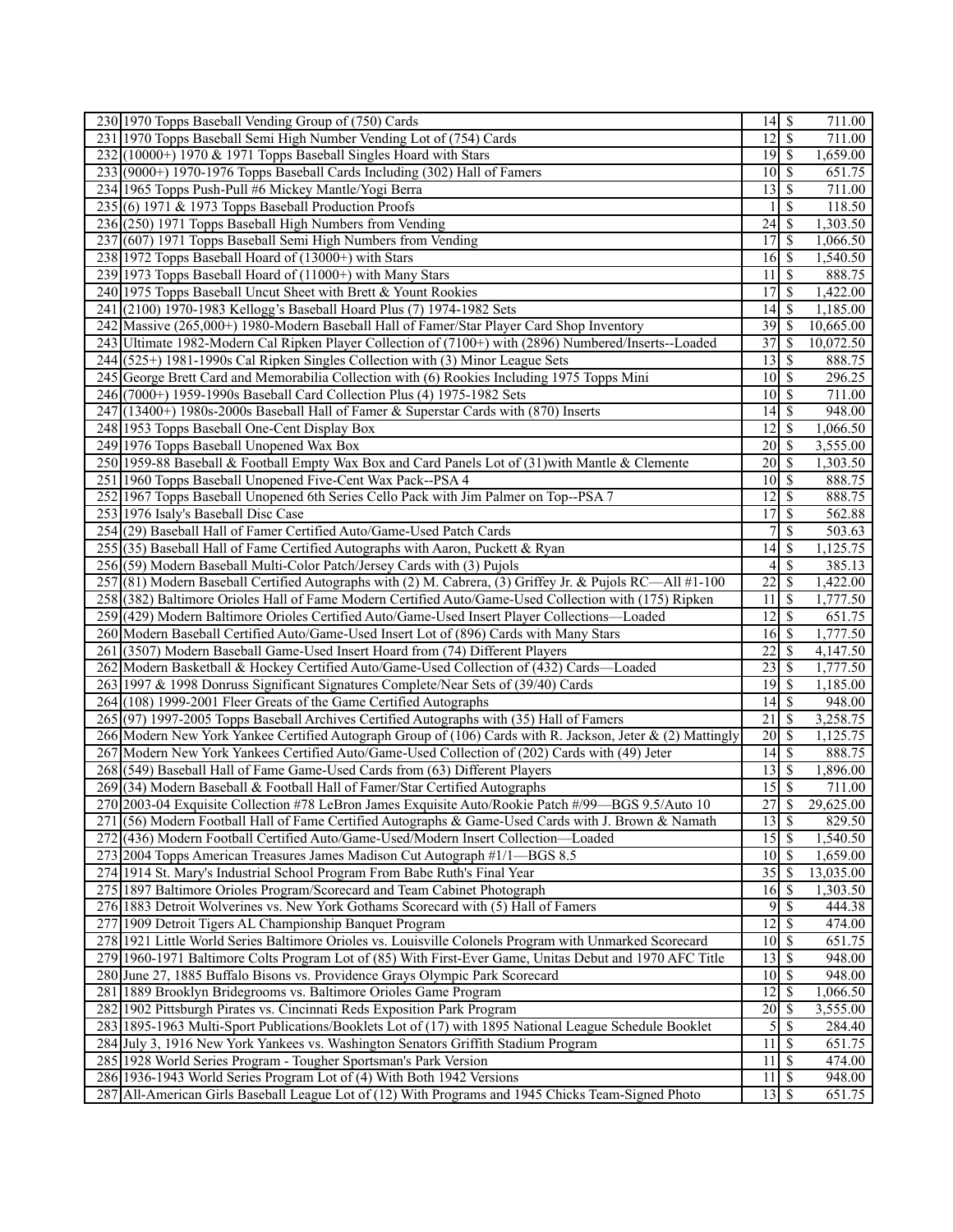| 288 1955 World Series and All-Star Game Program Lot of (3) With Both World Series Versions                 | $11 \overline{\smash{)}\,}$  |                          | 237.00                   |
|------------------------------------------------------------------------------------------------------------|------------------------------|--------------------------|--------------------------|
| 289 1913 World Series Game 2 Shibe Park Ticket Stub PSA 4 - Highest Graded                                 | 17                           | $\overline{\mathcal{S}}$ | 1,066.50                 |
| 290 1936-1948 Newark Eagles Negro League Full Ticket (PSA Authentic) and 1939 Season Pass                  |                              |                          | 711.00                   |
| (2) 1947 Baseball All-Star Game Full Ticket Color Variations--Both PSA Graded<br>291                       |                              | \$                       | 237.00                   |
| 292 1953-1954 Baltimore Orioles Minor/Major Leagues Last & First Game Ticket Stubs                         | $10$ $\sqrt{5}$              |                          | 296.25                   |
| 293 (4) 1954 Baltimore Orioles Memorial Stadium Ticket Stubs - Including First-Ever Home Game              |                              | $4$ \ $\sqrt{3}$         | 213.30                   |
| 294(33) 1954-1977 Baltimore Orioles Memorial Stadium Full Tickets                                          | 8                            | $\mathcal{S}$            | 385.13                   |
| 295 1958-1979 Baltimore Orioles World Series, ALCS, All-Star Game Ticket Stub Lot of (20)                  | 7                            | \$                       | 272.55                   |
| 296 1960-1984 World Series/Playoffs "Phantom" Ticket Block Lot of (14) With '60 White Sox and '69 Cubs     | $13 \mid$ \$                 |                          | 296.25                   |
| 297 (4) 1950s-1969 Japanese Baseball Collectibles with (3) Publications & Full Ticket                      |                              | $\mathcal{S}$            | 118.50                   |
| 298 1982 NCAA Championship Michael Jordan "The Shot" Full Ticket Lot of (6)                                | $18 \overline{\smash{)}\,5}$ |                          | 1,185.00                 |
| 299 1969 NBA All-Star Game Lot of (4) With Program, Ticket Stub and (2) Passes                             |                              | $6$ \ $\sqrt{3}$         | 225.15                   |
| 300 1950s-80s Philadelphia High School & College Basketball Program/Stub/Schedule Lot of (209)             | 12                           | l \$                     | 533.25                   |
| 301 Philadelphia Pro Basketball Publication Lot of (36) with (2) Period Multi-Signed                       | 21                           |                          | 1,540.50                 |
|                                                                                                            |                              | -\$                      |                          |
| 302(52) 1947-1987 Multi-Sport Publications with (27) Mantle Covers                                         | 4                            | \$                       | 272.55                   |
| 303 1920s-90s Multi-Sport Publication Lot of (158) with 1st Year Yankees & Mets                            | 18 \$                        |                          | 888.75                   |
| 304 1950s-1980s Magazine Lot of (51) Loaded With Endorsement Ads Including Mays, Aaron & Ali               |                              | \$                       | 118.50                   |
| 305 1958 World Series Game 7 Full Ticket - PSA 7                                                           | 8                            | $\overline{\mathcal{S}}$ | 201.45                   |
| 306 Boston Red Sox Historic Ticket Stub Pair With 1975 W.S. Game 6 and 1978 A.L. East Playoff              |                              | $\mathcal{S}$            | 296.25                   |
| 307 1925 Red Grange and His Chicago Bears vs. Washington All Stars Griffith Stadium Program                | $\overline{25}$              | $\sqrt{s}$               | 1,659.00                 |
| 308 1907-1940 Spalding Annual Foot Ball Guide Collection of (33)                                           | 2                            | $\overline{\mathcal{S}}$ | 325.88                   |
| 309 1947-1949 Baltimore Colts AAFC Program Lot of (13) With First-Ever Game and Only Playoff Game          | $15\overline{\smash{)}\,}$   |                          | 829.50                   |
| 310 1934-1957 College Football Publication Lot of (10) With College All-Stars vs. NFL Champions            |                              | $3\overline{3}$          | 213.30                   |
| 311 1923-1974 Baltimore Poly vs. City High School Rivalry Lot With (75) Programs                           |                              |                          | 248.85                   |
| 312 1958 and 1959 Colts vs. Giants NFL Championship Program Lot of (2)                                     | $13 \mid$ \$                 |                          | 711.00                   |
| 313(2) 1958 New York Giants Football Playoff Ticket Stubs with "The Greatest Game Ever Played"             |                              | $\sqrt{5}$               | 414.75                   |
| 314 1959 NFL Championship Game Baltimore Colts vs. New York Giants Full Ticket (Red)--PSA Authentic        | $14\overline{3}$             |                          | 533.25                   |
| 315 1894 Baltimore Orioles Championship Scarf                                                              | 9                            | - \$                     | 1,896.00                 |
| 316 1906 Baltimore Orioles Eastern League Sterling Silver Trophy Presented to Bill Byers                   | 28                           | l \$                     | 5,925.00                 |
| 317 1921 Baltimore Orioles International League Champs Diamond Pin and Pendant Pair                        | $28 \mid$ \$                 |                          | 5,628.75                 |
| 318 May 4, 1933 "Honus Wagner Day" Pin Back & Medallion Issued in Brooklyn                                 | $16 \mid S$                  |                          | 2,962.50                 |
| 319 1969 ALCS and 1971 Tour of Japan Baltimore Orioles Team-Issued Watches                                 | $20 \mid$ \$                 |                          | 1,896.00                 |
| 320 Circa 1880s Alaska BBC Cabinet                                                                         |                              | $0\sqrt{S}$              | $\overline{\phantom{a}}$ |
| 321(3) 1900s "Base Ball Stars" Writing Tablets With Mathewson and Wagner                                   | 7                            | $\mathbb{S}$             | 533.25                   |
| 322 1931-1934 Reach Official American League William Harridge Baseball with Original Box                   | $13 \mid$ \$                 |                          | 1,303.50                 |
| 323 1930s-1940s Baseball Punch Board Hoard of (165)                                                        | $\overline{12}$ \$           |                          | 284.40                   |
| 324 1940s Official Babe Ruth Wristwatch by Exacta with Original Baseball Case                              |                              | $8 \mid S$               | 414.75                   |
| 325 Bob Latshaw 1944 Baltimore Orioles International League Championship Ring                              | 37S                          |                          | 5,925.00                 |
| 326 Late-1800s Baseball                                                                                    | 11                           | $\overline{\mathcal{S}}$ | 533.25                   |
| 327 c.1930s Ed Brandt Left-Handed Store Model Glove in Original Box with Sears/J.C. Higgins Label          |                              | $0 \mid \mathsf{S}$      |                          |
| 328 Willie Mays, "Willie, Mickey & The Duke" & 500HR Plates LE Collection of (15) with One Signed          |                              | 9s                       | 237.00                   |
| 329 1910s-60s Baseball Mini-Pennant Lot of (40) with Rare 1913 Cravats, (2) 1916 Ferguson Bakery, Gehrig   | 17S                          |                          | 651.75                   |
| 330 1950s-1980s San Francisco Giants Pennant Lot of (24) Different with (2) 1962 NL Champs                 | $\mathcal{S}$                | $\overline{\mathcal{S}}$ | 248.85                   |
| 331 1966 Baltimore Orioles World Series Souvenir Lot of (11) With Rare Pennants                            |                              | 5S                       | 248.85                   |
| 332 1899-1986 Baseball Pocket Schedule Collection of (77)                                                  | 9                            | \$                       | 592.50                   |
| 333 1940-1981 Baltimore Orioles Pocket Schedules of (68) Different with Many Tougher                       | 12                           | -\$                      | 651.75                   |
| 334 1940s-90s Baltimore Orioles Memorabilia Treasure Chest with (2) Press Pins & 1969 Topps Poster         | $\overline{21}$              | \$                       | 829.50                   |
| 335 1950s-1960s Baseball Straw Hat Lot of (4) With Yankees, Senators and (2) Orioles                       | $\overline{3}$               | $\overline{\mathcal{S}}$ | 165.90                   |
| 336(3) 1960s Mickey Mantle Retail Bat/Ball Products - Unused!                                              | 6                            | $\overline{\mathcal{S}}$ | 248.85                   |
| 337 1960s Rawlings and MacGregor Advisory Staff Premiums Lot of (24) with (3) Mantles                      |                              | 9S                       | 562.88                   |
| 338 1900s-70s Baseball Stadium/Scene Postcard Lot of (93) with (2) 1905 J.T. Dye NY Giants/Mathewson       | 21                           | \$                       | 1,422.00                 |
| 339 1910s-1950 Baseball Supplements/Cut-Outs Collection of (69) with Ruth, Cobb, & 1919 Christy Walsh Proc | $\overline{9}$               | -\$                      | 414.75                   |
| 340 Amazing Babe Ruth Memorabilia/Card Collection of (41) with Pins, Scorers & "Ray-O-Print Outfit"        | $20 \mid \text{\$}$          |                          | 1,659.00                 |
| 341 (3) Newspaper Issued Baseball Premium Partial Sets with 1948 Ashburn & Roberts Rookie Issues           |                              | 95                       | 325.88                   |
| 342 (46) 1930s-1970 Baseball Statues/Figurines with (4) Transogram Complete Boxes                          | 38S                          |                          | 2,607.00                 |
| 343 1950s-70s Baseball Player Endorsed Toys and Trinkets Lot of (21) with Mantle & Clemente                | $10 \mid$ \$                 |                          | 444.38                   |
| 344 1930s-80s Multi-Sport Player/Team/Event Pin Collection of (30) with Maris, J. Robinson & Rockne        | $14 \overline{\smash{)}\,}$  |                          |                          |
|                                                                                                            |                              |                          | 651.75                   |
| 345 1950s-1980s Baseball Phonograph Record Collection With 1962 and 1964 Auravision                        |                              |                          | 385.13                   |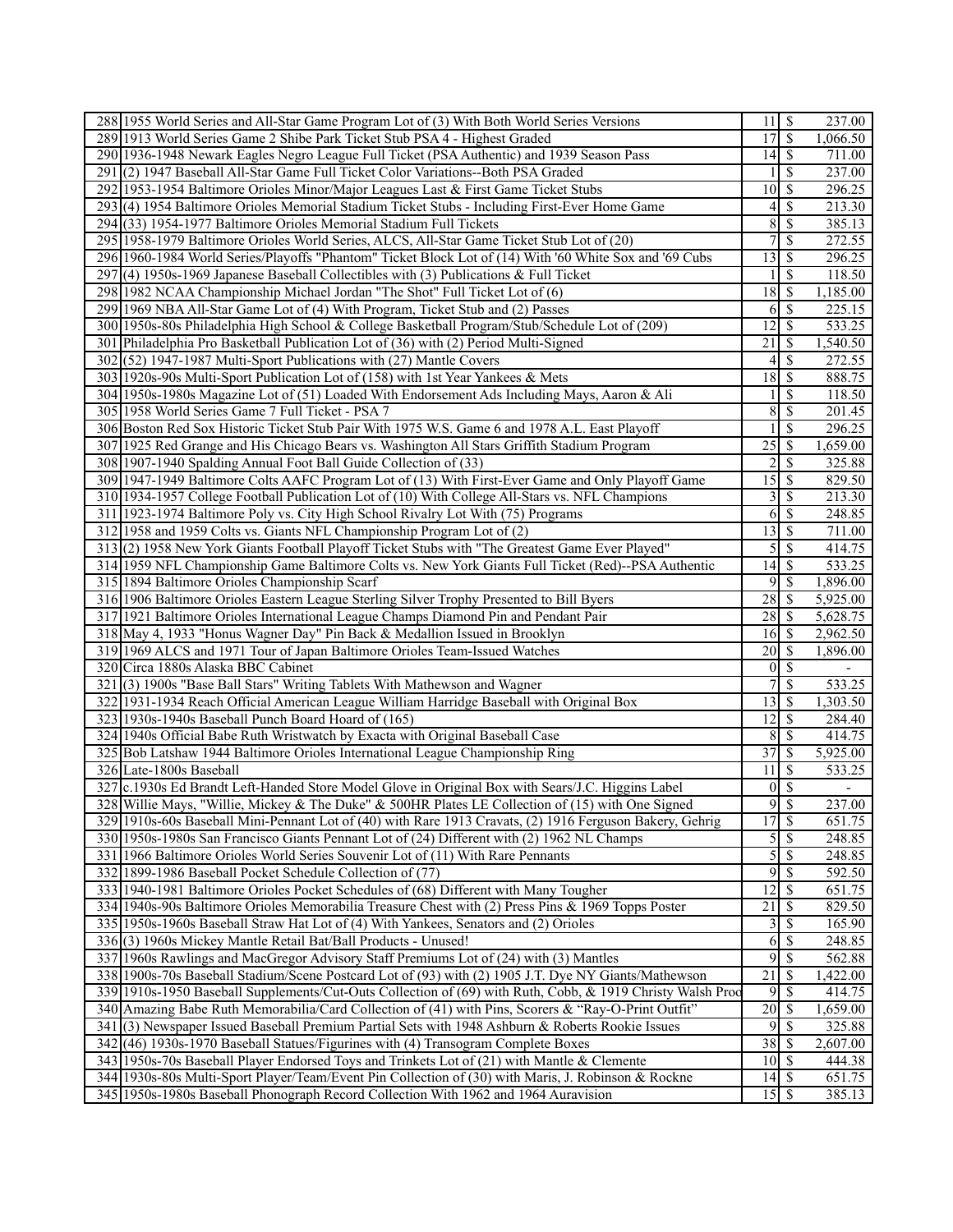| 346 Old Yankee Stadium Turnstile and Concourse Sign - Steiner LOAs                                                                    |                                  | $8 \mid S$               | 1,540.50 |
|---------------------------------------------------------------------------------------------------------------------------------------|----------------------------------|--------------------------|----------|
| 347 August 25, 1910 Max Carey Handwritten Letter With "Call-Up" Content - Full JSA                                                    | $\overline{2}$                   | $\overline{\mathcal{S}}$ | 503.63   |
| 348 Max Carey Signed Document Pair - Full JSA                                                                                         |                                  | $\overline{\mathcal{S}}$ | 296.25   |
| 349 Max Carey Hall of Fame Lot of (9) With Signed Postcard and Original Notification Letter                                           | 6                                | \$                       | 444.38   |
| 350 Max Carey 1923-1963 Signed Personal Check Lot of (58)                                                                             | 9                                | \$                       | 1,066.50 |
| 351 1913 Telegram From Joe Tinker to Max Carey With Federal League Content and Vintage Carey Photo                                    | $\overline{c}$                   | <sup>\$</sup>            | 325.88   |
| 352(4) 1904-1925 Max Carey Vintage Team Photo Lot From His Personal Collection                                                        |                                  | $6\overline{3}$          | 355.50   |
| 353 Max Carey Vintage Photograph Collection of (17) With (3) 1910s Original Charles Conlon Photos                                     | $10$ $\sqrt{5}$                  |                          | 503.63   |
| 354 Max Carey Personal Original Photo Lot of (39) With 1890s Class Photo and 1922 Wedding Portraits                                   |                                  | $3\overline{3}$          | 284.40   |
| 355 Max Carey Personal Effects Lot of (12) With Tobacco Pouch                                                                         |                                  | $0 \mid S$               |          |
| 356 1935 American League Team-Signed Scroll With (178) Signatures and (24) HOFers - Full JSA                                          | 6                                | \$                       | 4,443.75 |
| 357 Harry and George Wright Signed Letters - Both Full JSA                                                                            | 17S                              |                          | 3,555.00 |
| 358 John McGraw Handwritten Signed Letter - PSA/DNA 10 [reserve not met]                                                              | 4                                | \$                       | 4,443.75 |
| 359 Joseph Kelley 1932 Handwritten Signed Letter - Full JSA                                                                           | 22                               | -\$                      | 7,702.50 |
| 360 Martin Dihigo 1958 Typewritten Signed Letter With Handwritten Content and Full JSA                                                | 11                               | S                        | 3,258.75 |
| 361 Albert G. Spalding Signed 1911 First-Print Edition of "America's National Game" - Full JSA                                        | 8                                | \$                       | 1,659.00 |
|                                                                                                                                       | $20$   \$                        |                          | 2,607.00 |
| 362 1925 Yankees Payroll Check Signed By Barrow, Ruppert and Shocker - Full JSA                                                       | $35 \overline{\smash{\big)}\ 5}$ |                          | 6,517.50 |
| 363 1934 Tour of Japan Ash Tray Signed by Moe Berg in Two Languages - Full JSA                                                        | $\overline{13}$ \$               |                          | 1,303.50 |
| 364 Moe Berg Signed Nuremberg Trials Admission Ticket - Full JSA<br>365 Kid Nichols Signed 1949 "Kid Nichols Day" Card - Full PSA/DNA |                                  | \$                       | 592.50   |
| 366 1930s Reach Baseball Scorebook Signed by (48) With (11) HOFers - Full JSA                                                         |                                  | $\overline{\mathcal{S}}$ | 592.50   |
| 367 Walter Johnson Signed 1944 Personal Check - Full JSA                                                                              | $20 \mid$ \$                     |                          | 1,659.00 |
| 368 Harry Heilmann 1939 Signed Check - Full JSA                                                                                       |                                  |                          | 1,066.50 |
| 369 Chief Bender Twice-Signed 1940 Check - Full JSA                                                                                   |                                  | $8\sqrt{5}$              | 503.63   |
| 370 Cy Young 1943 Handwritten Signed Letter - Full JSA                                                                                | 22                               | <sup>\$</sup>            | 1,422.00 |
| 371 (16) 1938-1941 J.G. Taylor Spink Signed Letters                                                                                   |                                  | $\overline{\mathcal{S}}$ | 237.00   |
| 372 Branch Rickey and Jackie Robinson Autographed Items - Both Full JSA                                                               | 17                               | l \$                     | 1,066.50 |
| 373 1957 Oakland Little League Dinner Program Signed by Jackie Robinson and Sid Gordon - Full JSA                                     | $16 \mid$ \$                     |                          | 651.75   |
| 374 1950 Washington Senators Team-Signed Yearbook - Full JSA                                                                          | $12 \mid$ \$                     |                          | 414.75   |
| 375 1963 Coach's Contract Signed by Schoendienst, Giles and Devine - Full JSA                                                         | $\overline{3}$                   | l \$                     | 260.70   |
| 376 Baseball HOFer Executives Single-Signed Lot of (6) With Frick, Giles and Harridge - All JSA                                       | 4                                | <sup>\$</sup>            | 213.30   |
| 377 (16) Baseball HOFers Signed Correspondence Pieces With Hunter, Grove and Gehringer - All JSA                                      | 12                               | \$                       | 592.50   |
| 378 Pittsburgh Pirates 1960 World Series Game 7 Ticket Stub and Multi-Signed Display--Full JSA                                        | 4 <sup>1</sup>                   | $\overline{\mathcal{S}}$ | 272.55   |
| 379 1969 Montreal Expos Team-Signed Ball and PSA 5 First-Ever Home Game Full Ticket                                                   | 8                                | -\$                      | 503.63   |
| 380 April 11, 1961 Carl Yastrzemski Debut Autographed Red Sox Program                                                                 | 7                                | $\mathbf{\$}$            | 225.15   |
| 381 Multi-Signed "Baseball Legends" Book with (131) Signatures Including Koufax, Mays & '69 Mets--Full JS.                            |                                  | 6S                       | 651.75   |
| 382 (1872-1990 Who's Who in Baseball" Book Multi-Signed By (43) Including (33) Hall of Famers--Full JSA                               |                                  | 5s                       | 385.13   |
| 383 Roger Clemens Signed 1984 Pawtucket PawSox Contract - Full JSA                                                                    | $\overline{10}$ \$               |                          | 592.50   |
| 384 Triple Crown Winners" LE Plate Signed by (4) With Mantle and Williams - Full JSA                                                  | 6                                | \$                       | 385.13   |
| 385 T. Williams, J. DiMaggio and Mantle Autograph Lot of (3) With Ball and (2) Photos                                                 | $\overline{12}$ \$               |                          | 829.50   |
| 386 J. DiMaggio, Mantle and T. Williams Single-Signed Cachets - All Full JSA                                                          |                                  | 8S                       | 414.75   |
| 387 Mickey Mantle Publications/Cards Lot With (2) Signed Magazines - Full JSA                                                         | 17S                              |                          | 1,066.50 |
| 388 Mickey Mantle Autograph Lot of (4) with (3) 8x10s & HOFer Multi-Signed Ball--All Full JSA                                         | $13 \mid$ \$                     |                          | 770.25   |
| 389 1982 New York Yankees Golf Outing Placard Signed by (20) With J. DiMaggio, Maris and Full JSA                                     | $\overline{12}$ \$               |                          | 474.00   |
| 390 Autographed Baseball Memorabilia Lot of (15) with DiMaggio & (2) Multi-Signed Programs--All JSA                                   | 9                                | $\mathcal{S}$            | 533.25   |
| 391 Incredible Negro League Autograph Treasure Chest of (33) With Paige, Bell and Day                                                 | 7                                | \$                       | 474.00   |
| 392 Negro League Signed/Unsigned Treasure Chest of (341) with (22) Single-Signed Baseballs                                            | $\overline{22}$                  | $\mathbb{S}$             | 1,422.00 |
| 393 Negro League Framed Display Signed by (102) - Full JSA                                                                            | 5                                | $\sqrt{s}$               | 414.75   |
| 394 Baseball Autograph Balance of Collection of (13) With Multi-Signed Perfect Game Ball                                              | 17                               | $\sqrt{s}$               | 888.75   |
| 395 "Perfect Game" Ball Signed by (10) and "No-Hitter" Display Signed by (30) - Includes Koufax and Ryan                              | $12 \mid$ \$                     |                          | 1,777.50 |
| 396 Autographed Yankees/Mets Baseball and Photo Lot of (19) with '61 Yankees Infield Photo--All JSA                                   |                                  | $6\overline{)}$          | 592.50   |
| 397 Baseball Balance of Collection With Multi-Signed Yankees and Mets Posters                                                         |                                  | $6 \mid$ \$              | 355.50   |
| 398 Baseball Autograph Treasure Chest of (48) With Campanella, Drysdale and Mathews Signed Photos                                     | $10 \mid S$                      |                          | 503.63   |
| 399 Atlanta/Milwaukee Braves Treasure Chest with (59) Signed Pieces Including Aaron, Mathews & Spahn                                  |                                  | 4S                       | 474.00   |
| 400 Signed Publications Lot of (29) With (6) Aaron, Koufax, (2) Mays, Howe and Namath                                                 | $16$ \$                          |                          | 1,303.50 |
| 401 A. Bartlett Giamatti and George Steinbrenner Framed Autographed Displays - Both Full JSA                                          |                                  | $0 \mid \mathsf{S}$      |          |
| 402 Miguel Cabrera Autograph Lot of (12) With (6) Baseballs, (5) Photos and Game-Used Batting Glove                                   |                                  | 9s                       | 888.75   |
| 403 Hanley Ramirez Autograph Lot of (25) With Baseballs, Photos, Game-Used Bat and Batting Gloves                                     | 1                                | $\overline{\mathcal{S}}$ | 474.00   |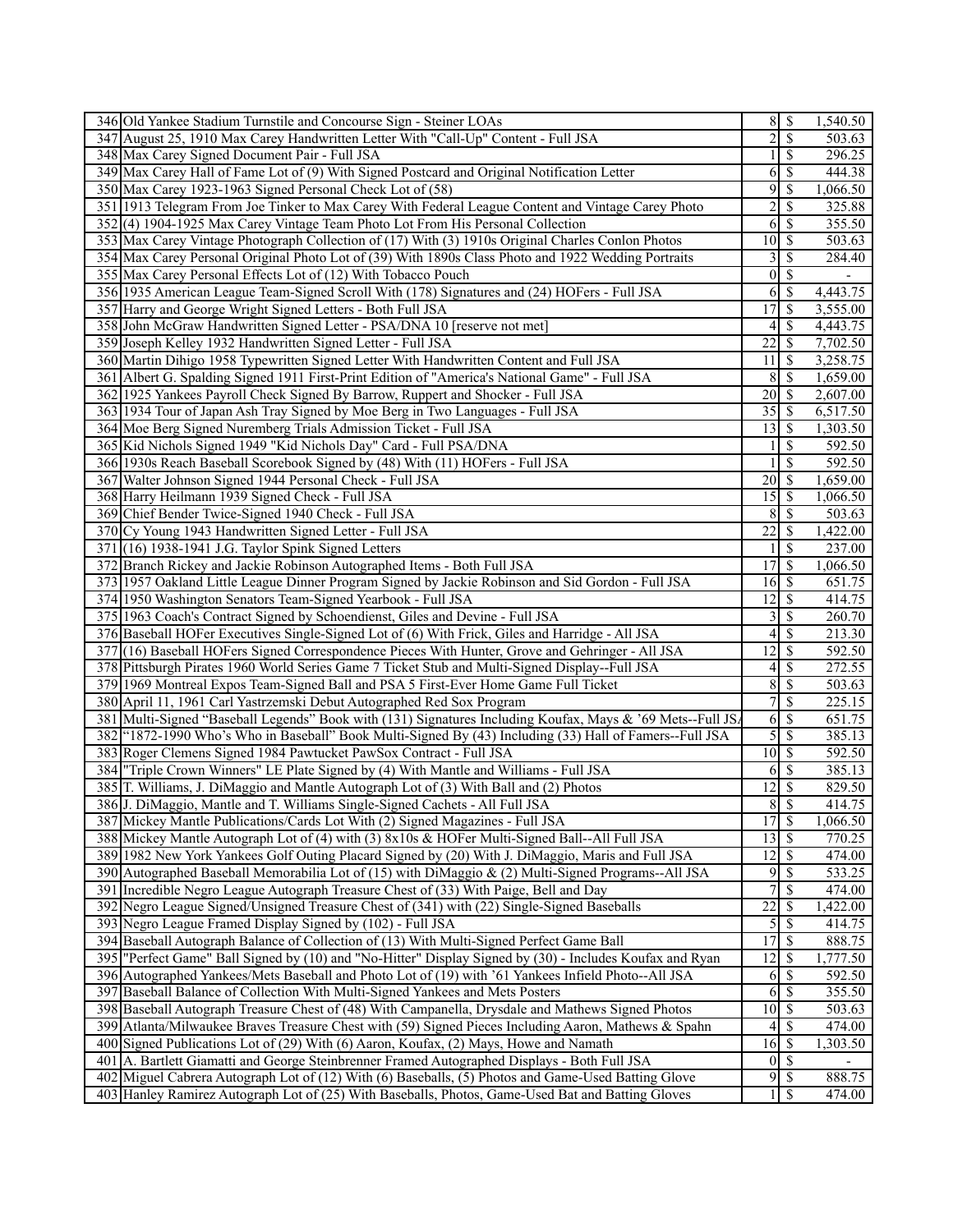| 404 Adam Jones Autograph Lot of (30) With (20) Photos, (6) Baseballs and Game-Used Batting Gloves                                                     | $\overline{3}$               | $\overline{\mathcal{S}}$ | 414.75                |
|-------------------------------------------------------------------------------------------------------------------------------------------------------|------------------------------|--------------------------|-----------------------|
| 405 Alex Gordon Autographed Lot of (26) With (12) Baseballs, (12) Photos and Game-Used Batting Gloves                                                 | $\overline{0}$               | $\overline{\mathcal{S}}$ |                       |
| 406 Carlos Santana Autograph Lot of (16) With Baseballs, Photos, Game-Used Bat, Shoes and Batting Gloves                                              | $\mathbf{1}$                 | $\mathbb{S}$             | 355.50                |
| 407 Yunel Escobar Autograph Lot of (11) With (9) Photos and Game-Used Shoes                                                                           | 0                            | $\mathbb{S}$             |                       |
| 408 Matt Garza Autograph Lot of (34) With (20) Photos, (12) Baseballs and 2008 Signed Game-Worn Shoes                                                 | $\overline{c}$               | \$                       | 248.85                |
| 409 Bob Feller and Al Gionfriddo Autograph Lot of (34) With "107.9 MPH" Feller Inscriptions                                                           | 5                            | \$                       | 562.88                |
|                                                                                                                                                       | $6\overline{6}$              |                          |                       |
| 410 Jacob Ruppert Signed 1922 New York Yankees Payroll Check                                                                                          |                              | \$                       | 177.75                |
| 411 (630) 1980 Marvin Miller Stamped MLBPA Checks with Many Deceased                                                                                  | 15                           | -S                       | 1,659.00              |
| 412 Duke Snider Signed Mitchell and Ness Home Jersey with Multiple Inscriptions - Full JSA                                                            | 10                           | $\mathbb{S}$             | 414.75                |
| 413 Ted Williams Autographed/Inscribed Artist's Proof "Triple Crown" Giclee Print--Full JSA                                                           | $\overline{c}$               | \$                       | 248.85                |
| 414(2) Mickey Mantle Autographed Unusual 8x10 Photographs - Both Full JSA                                                                             | $\overline{7}$               | \$                       | 414.75                |
| 415 1934 Goudey Baseball #62 Hank Greenberg Autographed Card with Full JSA                                                                            | $\overline{22}$              | \$                       | 1,659.00              |
| 416 Signed 1948 Bowman Baseball #36 Stan Musial RC--PSA/DNA Authentic                                                                                 | $\overline{7}$               | <sup>\$</sup>            | 325.88                |
| 417 1953 Topps Baseball #82 Mickey Mantle Autographed Card with Period Signature--Full JSA                                                            | 36                           | S                        | 3,258.75              |
| 418 (12) Rocky Colavito Single-Signed Baseballs                                                                                                       | $3\vert$                     | $\mathbb{S}$             | 414.75                |
| 419 So Taguchi "English & Japanese" Signed Baseball Lot of (12)                                                                                       | $\mathbf{1}$                 | \$                       | 237.00                |
| 420 New York Mets Single-Signed Baseball Lot of (42) with Dykstra, Gooden, C. Jones & Strawberry                                                      | $\overline{\mathbf{3}}$      | \$                       | 711.00                |
| 421 New York Yankees Single-Signed Baseball Lot of (36) with Guidry, John, Pinella & Turley                                                           | $\overline{3}$               | \$                       | 711.00                |
| 422 Active Player Lot of (37) Single-Signed Baseballs with Aviles, Liriano & Worley                                                                   | $\overline{0}$               | \$                       |                       |
| 423   "Chicago-Land" Single-Signed Baseball Lot of (48) with Contreras, Dye, Minoso & Soriano                                                         | $\mathbf{1}$                 | $\mathbb{S}$             | 592.50                |
| 424 Boston Red Sox Single-Signed Baseball Lot of (53) with Petrocelli & Tiant                                                                         | $\overline{c}$               | $\mathcal{S}$            | 651.75                |
|                                                                                                                                                       |                              |                          |                       |
| 425 1930 Athletics/Yankees Signed Baseball With Ruth, Gehrig and Full JSA                                                                             | 12                           | $\mathcal{S}$            | 3,555.00              |
| 426 Multi-Signed Ball With Babe Ruth, Connie Mack and Full JSA                                                                                        | 11                           | \$                       | 3,258.75              |
| 427 1949 American League All-Stars Team-Signed Ball With J. DiMaggio, T. Williams and Full JSA [reserve me                                            | 15                           | -S                       | 2,370.00              |
| 428 1959 New York Yankees Team-Signed Baseball With Mantle, Ford, Stengel and Full PSA/DNA                                                            | 14                           | $\mathbb{S}$             | 1,422.00              |
| 429 Hall of Famers/Stars Multi-Signed Baseball With Baker, Cochrane, Foxx and Full JSA                                                                | $\overline{13}$              | $\mathbb{S}$             | 948.00                |
| 430 500 Home Run Club Baseball Signed by (12) With Mantle, Mays, Williams and Full JSA [reserve not met]                                              |                              | $5\sqrt{3}$              | 829.50                |
| 431 1973 Joe Torre Game-Issued All-Star Game Bat Signed by (32) With Aaron, Mays and Full JSA [reserve me                                             | 8                            | \$                       | 1,303.50              |
| 432 Ted Williams Single-Signed Bat - UDA                                                                                                              | $\overline{c}$               | \$                       | 651.75                |
| 433(5) Modern Superstars Single-Signed Bat Lot With Sandoval and A. Jones                                                                             | $\vert 4 \vert$              |                          |                       |
|                                                                                                                                                       |                              | \$                       | 414.75                |
|                                                                                                                                                       | 9                            | \$                       |                       |
| 434 1963 New York Yankees Team-Signed Ball With Berra, Ford, Maris and Full JSA                                                                       |                              |                          | 533.25                |
| 435 1968 National League All-Star Team-Signed Baseball With Drysdale, Flood and Full JSA                                                              | 12                           | \$                       | 888.75                |
| 436 Dual-Signed Baseball With Maris and Garagiola - Full JSA                                                                                          | 8                            | $\mathbb{S}$             | 711.00                |
| 437 (2) "Tough" Signed Baseballs with Flood & Multi-Signed MLB Executives Including Giamatti--Full JSA                                                | $\overline{4}$               | \$                       | 385.13                |
| 438 Three Baseball Executive Signed Baseballs with Steinbrenner, Martin and Multi-Signed - All JSA                                                    | 12                           | \$                       | 711.00                |
| 439(3) Team-Signed Baseballs With 1960 Yankees, 1966 Senators and 1972 Rangers - All JSA                                                              | 15                           | \$                       | 562.88                |
| 440 (3) Team-Signed Baseballs With 1965 Dodgers, 1966 Tigers and 1969 Mets - All JSA                                                                  | 5                            | \$                       | 444.38                |
| 441 Brooklyn Dodgers Single-Signed Baseball Lot of (4) With Campanella and Drysdale                                                                   | $\overline{19}$ \$           |                          | 888.75                |
| 442 (4) Multi-Signed "Theme" Baseballs With Mantle, (2) T. Williams and (2) Aaron - All JSA                                                           | 13                           | \$                       | 1,007.25              |
| 443 (4) Single-Signed Baseballs With Mantle, Martin, Mathews and T. Williams - All JSA                                                                | 13                           | \$                       | 770.25                |
| 444 (4) Single-Signed Hall of Fame Baseballs with Drysdale, Koufax, Mantle & Williams--All Full JSA                                                   | 17S                          |                          | 948.00                |
| 445 (17) PSA/DNA Graded Single-Signed HOFer/Stars Baseballs With Mays and Musial                                                                      | 11S                          |                          | 948.00                |
| 446 Hall of Fame Single-Signed Baseball Collection of (21) Aaron, Koufax & Williams--All JSA                                                          | 12                           | $\overline{\mathcal{S}}$ | 948.00                |
| 447 1934 Goudey Baseball #37 Lou Gehrig Signed Card with Full JSA                                                                                     | $\overline{21}$              | S                        | 2,844.00              |
| 448 1933 Goudey Baseball #127 Mel Ott Signed Card with Full JSA                                                                                       | 24                           | \$                       | $\overline{4,}443.75$ |
| 449(3) 1933-1934 Goudey & Diamond Stars Signed Cards of Cronin, Ferrell & Simmons--All Full JSA                                                       | 13                           | \$.                      | 2,014.50              |
| 450 (45) 1950-1955 Topps & Bowman Baseball Signed Cards with Many Tough Deceased                                                                      | 21                           | \$                       | 1,303.50              |
| 451 1959 Topps Baseball #202 Roger Maris - Autographed (SGC/JSA)                                                                                      | 9                            | \$                       | 444.38                |
| 452 1960 Fleer Greats #53 Jimmie Foxx Signed Card with Full JSA                                                                                       | $18$ $\sqrt{5}$              |                          | 829.50                |
|                                                                                                                                                       | 12                           | $\mathbb{S}$             |                       |
| 453 1955 Topps #123 Sandy Koufax Rookie & 1968 Topps #280 Mickey Mantle Signed Cards with Full JSA                                                    |                              | S                        | 948.00                |
| 454 (50) 1933-1982 HOFers and Stars Autographed Card Lot With J. DiMaggio and T. Williams                                                             | 21                           |                          | 3,851.25              |
| 455 1949-1984 Autographed Baseball Card Lot of (75) With (2) J. DiMaggio and T. Williams                                                              | 13                           | \$                       | 1,066.50              |
| 456 (86) Signed Baseball Cards With Multiple Gehringer, B. Gibson and Wilhelm                                                                         | 18                           | <sup>\$</sup>            | 1,066.50              |
| 457 1981-89 Hall of Fame Metal Plaque Card Complete Set with (53) Signed Including (2) DiMaggio, Koufax,                                              | 19                           | S                        | 2,370.00              |
| 458 Dave Bancroft Signed Yellow Hall of Fame Plaque Postcard - Full JSA                                                                               | 17                           | S                        | 2,607.00              |
| 459 Chick Hafey Signed Yellow Hall of Fame Plaque Postcard - Full JSA                                                                                 | $\overline{2}$               | $\mathbb{S}$             | 325.88                |
| 460 Gabby Hartnett Signed Yellow Hall of Fame Plaque Postcard - Full JSA<br>461 Jackie Robinson Signed Yellow Hall of Fame Plaque Postcard - Full JSA | $\mathbf{1}$<br>$13 \mid$ \$ | <sup>\$</sup>            | 296.25<br>1,066.50    |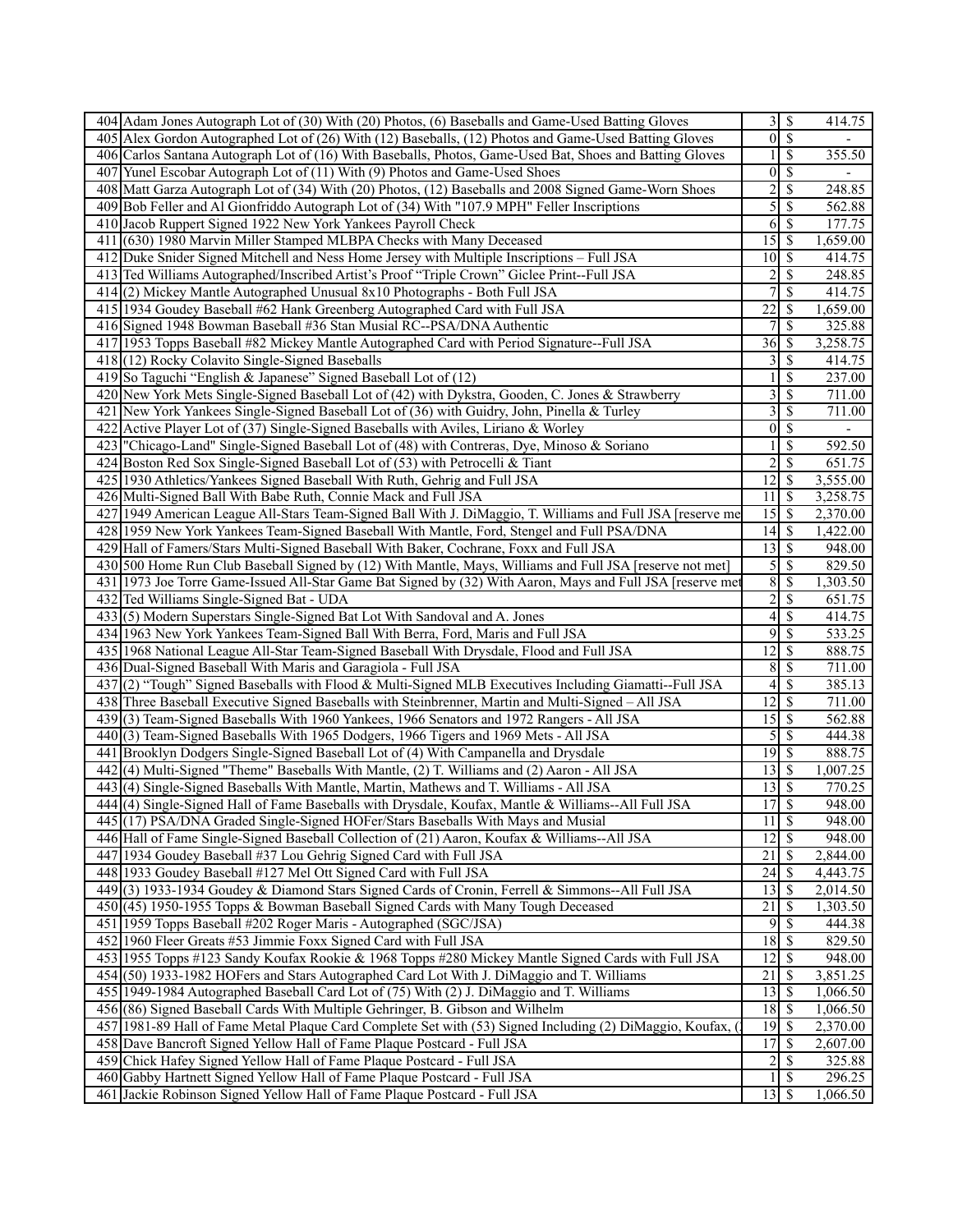| 462 Pie Traynor Signed Yellow of Fame Plaque Postcard - Full JSA                                                                                                                                   |                             |                            | 503.63               |
|----------------------------------------------------------------------------------------------------------------------------------------------------------------------------------------------------|-----------------------------|----------------------------|----------------------|
| 463(9) Tougher Signed Yellow Hall of Fame Plaque Postcards With Paige - All JSA                                                                                                                    | $11\overline{1}$            |                            | 1,066.50             |
| 464 Lou Gehrig Cut Autograph Framed Display with Full JSA [reserve not met]                                                                                                                        |                             | $5 \overline{\smash{)}\,}$ | 1,659.00             |
| 465 Babe Ruth Cut Signature Display - Full JSA                                                                                                                                                     | $16 \mid$ \$                |                            | 2,725.50             |
| 466 Lou Gehrig Cut Signature Display - Full JSA                                                                                                                                                    |                             |                            | 2,962.50             |
| 467(5) Signed Yellow HOF Plaque Postcards With Dimaggio, Mantle and T. Williams - All JSA                                                                                                          | $13 \mid$ \$                |                            | 562.88               |
| 468 (57) Baseball Hall of Fame Autographed Postcards with (51) Yellow Plaque Cards Including (4) PSA/DNA                                                                                           | $16 \mid$ \$                |                            | 592.50               |
| 469 Baseball HOFers Signed Flats Lot of (20) With Mantle, Mack and (2) DiMaggio                                                                                                                    |                             | 8S                         | 562.88               |
| Late 1930s Babe Ruth Dodger Coach Signed 7x9 Photograph with Full JSA<br>470                                                                                                                       | 27                          | \$                         | 4,147.50             |
| 471<br>Lou Gehrig Single-Signed Photograph - Full JSA                                                                                                                                              | $30 \mid$ \$                |                            | 4,740.00             |
| 472 Walter Johnson Signed Type I Photo With "1924" Inscription - Full JSA                                                                                                                          |                             |                            | 3,555.00             |
| 473 Chief Bender Twice Signed Photograph - Full JSA                                                                                                                                                | 3 <sup>1</sup>              | \$                         | 355.50               |
| 474 Roberto Clemente Signed and Inscribed 17x22 Illustration - Full JSA                                                                                                                            |                             |                            | 1,540.50             |
| 475 Roger Maris/Mickey Mantle Dual-Signed 8x10 Photo - Full PSA/DNA                                                                                                                                | $16\overline{\smash{)}\,}$  |                            | 1,777.50             |
| 476 Roger Maris Single-Signed 8x10 Photograph - Full JSA                                                                                                                                           | 8                           | \$                         | 948.00               |
| 477 Mantle and Aaron/Mays Signed Photograph Lot of (2) - Both Full JSA                                                                                                                             | $\overline{5}$              | \$                         | 474.00               |
| 478 DiMaggio, Mantle & Williams Single-Signed Color Photos--All Full JSA                                                                                                                           | $6\vert$                    | $\mathbb{S}$               | 444.38               |
| 479(4) Baseball HOFers Single-Signed Photos With Greenberg, Grove, Hartnett and Hornsby - All JSA                                                                                                  |                             | 8S                         | 562.88               |
| 480 (7) Single-Signed 8x10 Photos With Maris, Hunter and Musial - All JSA                                                                                                                          | $14 \overline{\smash{)}\,}$ |                            | 888.75               |
| 481<br>(10) Baseball HOFers Single-Signed Photos With Bancroft, Frisch and Hubbard - All JSA                                                                                                       |                             | $6 \overline{\smash{)}\,}$ | 562.88               |
|                                                                                                                                                                                                    | 17                          | \$                         |                      |
| 482 (28) Hall of Fame Autographed 8x10 Color Photos with Mantle, Mays, Koufax & Dickey--All JSA<br>483 Autographed Baseball Photos/Flats Collection of (32) with Mantle, (2) DiMaggio & (2) Musial |                             | $9$ \ $\frac{1}{3}$        | 1,125.75             |
|                                                                                                                                                                                                    | $15 \overline{\smash{)}\,}$ |                            | 562.88               |
| 484 500 HR Club Lithograph Signed by (11) With Mantle, Mays and Williams - Full PSA/DNA                                                                                                            | $13 \mid S$                 |                            | 711.00               |
| 485 Boston Red Sox Legends Multi-Signed Fenway Park Poster Signed by (49) with T. Williams--Full JSA                                                                                               |                             |                            | 770.25               |
| 486 Willie, Mickey and The Duke" Autographed Framed Lithograph<br>Jackie Robinson Autographed Index Card with Full JSA                                                                             |                             | $2 \overline{3}$           | 325.88               |
| 487                                                                                                                                                                                                | 8                           | \$                         | 888.75               |
| 488 Mickey Mantle & Roger Maris Signed Index Cards - Both Full JSA                                                                                                                                 | <sup>6</sup>                | \$                         | 503.63               |
| 489 (48) Baseball Autographed Index Cards with (15) Individual JSA Including Dean, Cronin, Koufax & Grove                                                                                          | $\overline{9}$              | \$                         | 651.75               |
| 490 Cal Ripken, Jr. July 25, 1999 "Turn Ahead The Clock" Game-Worn Ensemble [reserve not met]                                                                                                      | 6 <sup>1</sup>              | <sup>\$</sup>              | 9,480.00             |
| 491 Roberto Clemente 1959 Game-Used Batting Helmet<br>492<br>1961-1965 Willie Mays Game-Worn San Francisco Giants Warm-Up Jacket                                                                   | $16 \mid$ \$                |                            | 8,295.00<br>1,896.00 |
| 493 Brooks Robinson 1972 Signed Game-Worn Baltimore Orioles Cap - Full JSA                                                                                                                         | $12 \mid$ \$                |                            | 651.75               |
| 494 Cal Ripken, Jr. 1984 Baltimore Orioles Signed Game-Worn Road Jersey - Full JSA                                                                                                                 | 37                          | \$                         | 5,925.00             |
| 495 Chicago Cubs Game-Worn Apparel Lot of (11) With Pappas, L. Smith and Walton                                                                                                                    |                             | $3\overline{3}$            | 414.75               |
| 496 2007-2010 Game-Worn Warm-Up Jerseys With Cano, Wright and (2) All-Star Game Jerseys                                                                                                            |                             | 95                         | 651.75               |
| 497 Fred Marsh 1956 Game-Worn Baltimore Orioles Road Jersey                                                                                                                                        | 19                          | \$                         | 1,659.00             |
| 498<br>George Theodore 1973 National League Champion New York Mets Game-Worn Home Jersey                                                                                                           |                             | $6\overline{)}$            | 444.38               |
| 499<br>1950s-1980s Baltimore Orioles Game-Worn Lot of (6) With (4) Caps and 1970s Jersey                                                                                                           | $\overline{5}$              | $\mathbb{S}$               | 284.40               |
| 500 1980s-2000s Baseball Stars Game-Used Bat, Cap and Jersey Lot of (11) With M. Holliday and P. Niekro                                                                                            | $\mathcal{S}$               | \$                         | 444.38               |
| 501 Baseball Old-Timers Day Signed/Game-Worn Ensemble Lot of (4) With Bauer, Face and (2) Labine                                                                                                   |                             | 7s                         | 325.88               |
| 502 2005-2009 Boston Red Sox Game-Used or Signed Lot of (3) With Multi-Signed Jersey                                                                                                               |                             | 9S                         | 296.25               |
| 503 Earl Weaver 1972 Baltimore Orioles Game-Worn Cap                                                                                                                                               |                             | $8 \mid S$                 | 562.88               |
| 504 California 1980s-2000s Game-Used Baseball and Football Lot of (9) With Giambi and Brooks                                                                                                       | $10 \mid S$                 |                            | 533.25               |
| 505 Brooks Robinson 1969-1972 Signed Game-Used Bat - PSA/DNA GU 9.5                                                                                                                                | $16 \overline{\smash{)}\,}$ |                            | 2,488.50             |
| 506 Cal Ripken, Jr. 1981-1983 Game-Used Bat - PSA/DNA GU 8.5                                                                                                                                       | $20 \mid$ \$                |                            | 2,488.50             |
| 507 Cal Ripken, Jr. 1983-1984 Signed Game-Used Bat With "MVP" Inscriptions - PSA/DNA GU 7 - Full JSA                                                                                               | $13 \mid$ \$                |                            | 1,185.00             |
| 508 Cal Ripken, Jr. 1989-1990 Signed Game-Used Bat - PSA/DNA GU 8                                                                                                                                  | 11                          | $\overline{\mathbf{s}}$    | 1,303.50             |
| 509 Eddie Murray 1980-1983 Signed Game-Used Bat - PSA/DNA GU 8 and Full JSA                                                                                                                        | $10 \mid \mathsf{S}$        |                            | 829.50               |
| 510 George Sauer, Jr. 1965-1967 New York Jets Game-Worn Home Jersey                                                                                                                                |                             |                            | 3,555.00             |
| NFL "Southern" Teams Game-Worn Jersey Lot of (9) With Collins, Kearse and Givens<br>511                                                                                                            | $16 \overline{\smash{)}\,}$ |                            | 1,007.25             |
| 512 1940s College All-Stars Game-Worn Football Jersey With Miedema LOA                                                                                                                             |                             | $7$ $\sqrt{ }$             | 533.25               |
| 513 1970s-2000s NFC Central/North Game-Worn Jersey Lot of (3) With Culpepper, Salaam and P. Smith                                                                                                  | $\overline{14}$ \$          |                            | 385.13               |
| 514 NFC and AFC East Game-Worn Apparel Lot of (7) With Cowboys, Giants and Jets                                                                                                                    | $13 \mid$ \$                |                            | 503.63               |
| 515 Joe Washington 1981-1984 Washington Redskins Signed Game-Worn Helmet - Full JSA                                                                                                                | 7 I                         | \$                         | 272.55               |
| 516 Baltimore Ravens Marching Band Game-Worn Ensemble With Majorette Hat                                                                                                                           |                             | 7S                         | 385.13               |
| 517 NBA/NCAA Game-Worn/Team Issue Warm-Up Lot of (10) With LeBron, K. Malone and Garnett                                                                                                           | 11                          | \$                         | 948.00               |
| 518 Vince Carter 2000 Olympics Team-Issued Ensemble - Lampson LOA                                                                                                                                  |                             | $1 \mid$ \$                | 296.25               |
| 519 Chicago Bulls 1990s-2000s Game-Worn Lot of (11) With Wallace, Paxson and St. Patrick's Day Jersey                                                                                              |                             | 3S                         | 651.75               |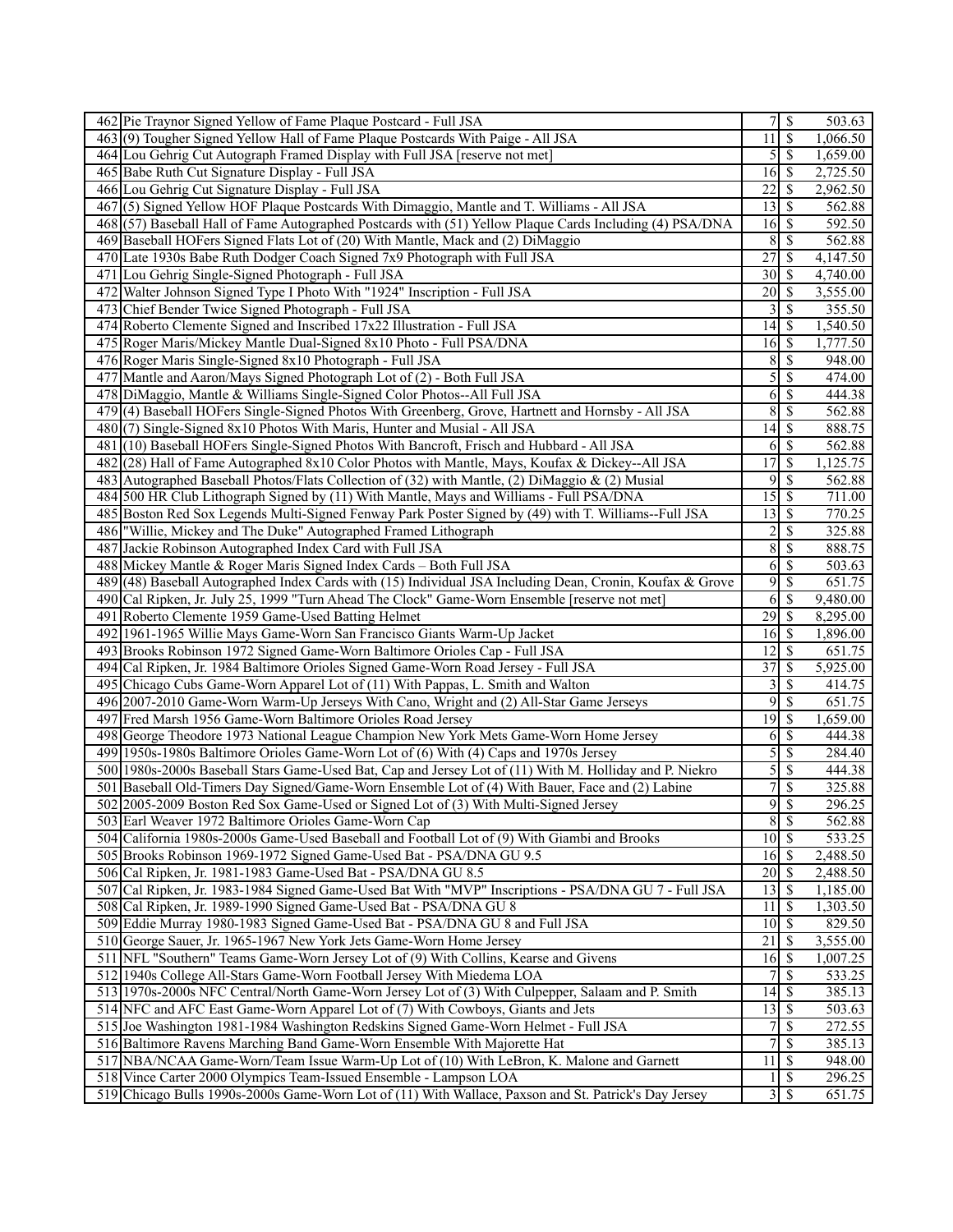| 520(3) NBA Superstars Signed Game-Worn Shooting Shirts - With McGrady PSA 9                            |                                 | $3\overline{3}$          | 355.50              |
|--------------------------------------------------------------------------------------------------------|---------------------------------|--------------------------|---------------------|
| 521 Duke University Alumni Game-Worn Apparel Lot of (5) With E. Brand and J. Williams                  | $\overline{3}$                  | $\sqrt{s}$               | 444.38              |
| 522 Minnesota Timberwolves 2001-2012 Game-Worn Lot of (7) with Cassell and (2) Szczerbiak              | $\overline{12}$ \$              |                          | 829.50              |
| 523 NBA Stars Game-Worn Jersey Lot of (12) With K. Anderson, Shaw and Van Horn                         |                                 |                          | 1,422.00            |
| 524 1988-1990 NBA Game-Worn Lot of (5) With Del Negro and Floyd                                        | 9                               | -S                       | 385.13              |
| 525 1991-2012 New York Knicks Game-Worn Jersey Lot of (3) With Bibby St. Patrick's Day Jersey          |                                 |                          | 562.88              |
| 526 NBA Stars Game-Worn Jersey Lot of (6) With Arenas and Marion                                       | $18$ $\sqrt{5}$                 |                          | 888.75              |
| 527 Doug Collins Late-1970s Signed Game-Worn Philadelphia 76ers Warm-Up Jacket                         | $12 \mid$ \$                    |                          | 474.00              |
| 528 Juwan Howard 1994-95 Washington Bullets Game-Worn Road Jersey - Rookie Season                      | 8S                              |                          | 260.70              |
| 529 1946-1949 St. Louis Browns Game-Worn Home Cap                                                      | 17                              | $\overline{\mathcal{S}}$ | 1,303.50            |
|                                                                                                        | $0 \mid S$                      |                          |                     |
| 530 Tony Gwynn and Tony Gwynn, Jr. Game-Worn Lot of (2)                                                | 16S                             |                          |                     |
| 531 1935 National Chicle Football Complete PSA Graded Set of (36) Cards--#9 on Registry [reserve met   |                                 |                          | 13,035.00           |
| 532 1948-52 W468 Football Exhibits Near (58/59) Plus (5) Dupes/Variations                              | $\overline{19}$ \$              |                          | 1,540.50            |
| 533 1962 Post Cereal Football Master Set of (201) Cards with Both #74 Baker Variations                 | $19$ $\sqrt{5}$                 |                          | 2,251.50            |
| 534 1948-1960 Topps & Bowman Football Singles Collection of (1252) Cards with J. Brown RC              | $\overline{17}$                 | $\overline{\mathbf{s}}$  | 1,777.50            |
| 535 1969-1972 Topps Football Complete/Near Set Run                                                     | $12 \mid$ \$                    |                          | 770.25              |
| 536 1972 Topps Football Complete Set of (351) Cards                                                    | 12                              | \$                       | 1,125.75            |
| 537 (283) 1958-1989 Football Shoebox Collection with Many Hall of Fame Rookies                         | 17                              | l \$                     | 2,488.50            |
| 538 1957 Topps Football Near Set of (152/154)                                                          | $\overline{15}$ $\overline{\$}$ |                          | 2,014.50            |
| 539 (108) 1939-1961 Washington Redskins Matchbooks with Complete/Near Sets & Full Books                | $\overline{12}$ \$              |                          | 770.25              |
| 540 1959 & 1960 Topps Football Complete Sets with (3) Graded Stars                                     |                                 |                          | 1,125.75            |
| 541 1948 Silber's Bakery AAFC Baltimore Colts Gambino & O'Rourke                                       | 24                              | $\mathsf{I}$             | 2,725.50            |
| 542(3) 1959 Bazooka Football Hall of Famers with Layne, Perry & Tittle                                 |                                 |                          | 474.00              |
| 543 1956 & 1966 Topps Football Complete/Near Sets with (5) Graded                                      |                                 |                          | 829.50              |
| 544 1965 Topps Football Partial Set of (143/176) Cards Plus (56) Duplicates                            | 11                              | $\overline{\mathcal{S}}$ | 948.00              |
| 545 1968 & 1969 Topps Football Complete Sets                                                           | 17                              | $\overline{\mathcal{S}}$ | 1,422.00            |
| 546(3) 1962-1971 Football Oddball Complete/Near Sets with Salada Coins & (2) Kellogg's                 |                                 |                          | 1,422.00            |
| 547(3) 1963-1972 Topps/O-Pee-Chee Football Complete Sets                                               | 11                              | $\mathcal{S}$            | 888.75              |
| 548 1951-1969 Football Oddball Treasure Chest of (276) Cards Including Complete/Near Sets              | 11                              | -\$                      | 948.00              |
| 549 1970-1976 Topps Football Collection of (7850+) Cards Including (350+) Hall of Famers               | 8                               | l \$                     | 414.75              |
| 550 (11800+) 1980s-2000s Football Hall of Famer & Superstar Cards with (733) Inserts                   | 7                               | $\mathcal{S}$            | 414.75              |
| 551 (7) 1984 Topps Football Unopened "X" Out Wax Boxes                                                 | $20\overline{\smash{)}\,}$      |                          | 3,258.75            |
| 552(3) 1984 Topps Football "X" Out Unopened Boxes                                                      | 11                              | -S                       | 1,422.00            |
| 553 1950s-1970s Baltimore Colts Memorabilia Lot of (11) with 1958 Press Pin & Presentation Lighter     | $16 \mid$ \$                    |                          | 711.00              |
| 554 Jim Thorpe Autographed 1941 "Jim Thorpe Night" Program Page - Full JSA                             | $16 \,$ \$                      |                          | 1,303.50            |
| 555 (2) NFL HOFers Multi-Signed Footballs With Unitas, Starr and Montana - Both Full JSA               | $\overline{12}$ \$              |                          | 533.25              |
| 556 "NFL's Greatest" Hardcover Book Signed by (36) With J. Brown, Montana, Unitas and Full JSA         |                                 |                          | 711.00              |
| 557 Washington Redskins Autographed Baseball Lot of (16)                                               |                                 | \$                       | 237.00              |
| 558 LeRoy Neiman 1979 Lithograph Signed by (24) NFL Greats - From Jim Huber Collection                 | 3                               | $\mathcal{S}$            | 355.50              |
| 559 Legends of Notre Dame Framed Display Signed by (7) With Hornung and Holtz                          | 3                               | \$                       | 201.45              |
| 560 (4) Autographed Football HOFer Cards With Grange, Hein, Hutson and Nagurski - All JSA              |                                 | $\overline{5 }$          | 260.70              |
| 561 Don McCafferty 1970 Opening Day Baltimore Colts Trophy Ball From Super Bowl Championship Season    | 17S                             |                          | 651.75              |
| 562 1936 World Champion Green Bay Packers Trophy Ball From George Sauer, Sr. Collection                | $19$ $\overline{\text{S}}$      |                          | 3,555.00            |
| 563 1937 University of New Hampshire "New England Champs" Trophy Football From George Sauer Collection | $\overline{13}$ $\overline{5}$  |                          | 888.75              |
| 564 Rare 1936 Pabst NFL All-Stars Point-of-Sale Ad Display                                             | 17                              | $\overline{\mathcal{S}}$ | 829.50              |
| 565 1946 and 1947 Kansas Football Trophy Balls From George Sauer's Personal Collection                 | 6                               | \$                       | 385.13              |
| 566 1948 Army-Navy Trophy Football and 1949 Navy Yearbook From George Sauer Collection                 | $\overline{3}$                  | $\mathcal{S}$            | $\overline{201}.45$ |
| 567(2) 1950s College Bowl Trophy Footballs With 1954 Alligator Skin Ball                               | $\overline{\bf 8}$              | $\overline{\mathcal{S}}$ | 444.38              |
| 568 1965 George Sauer, Jr. New York Jets Play Book and Signed Contract                                 | 11                              | $\sqrt{s}$               | 651.75              |
| 569(2) Super Bowl III Tiffany & Co. Commemorative Pieces Including Sterling Silver Replica Trophy      | 28S                             |                          | 4,443.75            |
| 570 Charley Bidwill Cut Signature With Full JSA                                                        | 17                              | $\mathcal{S}$            | 11,257.50           |
| 571 1936 NFL Champion Green Bay Packers Team-Signed Photo With Lambeau, Hutson and Full JSA            | 17                              | $\mathcal{S}$            | 2,133.00            |
| 572 LeRoy Neiman Signed Original January 10, 1969 Sketch of George Sauer, Jr. and Sr. - Full JSA       | 5                               | $\sqrt{S}$               | 1,540.50            |
| 573 (64) 1956-1988 Football HOFers and Stars Autographed Card Lot With (2) Unitas and (2) Namath       | $\overline{17}$                 | $\sqrt{s}$               | 1,659.00            |
| 574(61) HOFer Single-Signed Mini-Helmets With Unitas, Hornung and Butkus                               | 13                              | l \$                     | 2,014.50            |
| 575 New England Patriots Autograph Lot of (60) With (3) Jerseys and (57) Photos                        |                                 | $0 \mid \mathsf{S}$      |                     |
| 576(3) NFL Defensive Quartets Multi-Signed Displays - All JSA                                          |                                 | 6S                       | 296.25              |
| 577 1957-58 Topps Basketball Near Set (77/80)                                                          | $19$ $\sqrt{5}$                 |                          | 1,540.50            |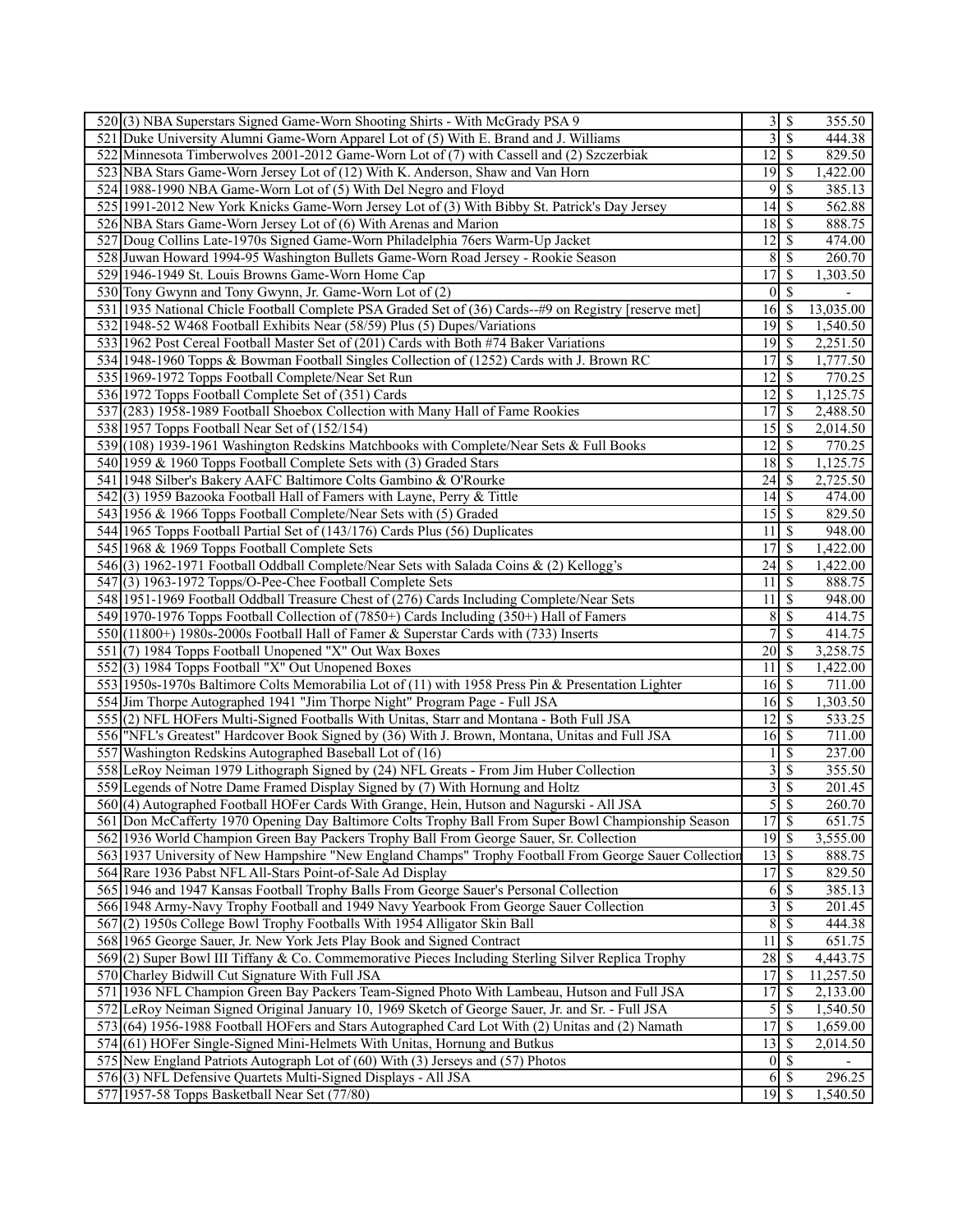| 578 1961-62 Fleer Basketball Near Set of (65/66) Cards Plus (1) Dupe                                   |                                | 1,125.75                  |
|--------------------------------------------------------------------------------------------------------|--------------------------------|---------------------------|
| 579 (12) 1961-62 Fleer Basketball PSA Graded Stars with Baylor & West Rookies                          | 7s                             | 592.50                    |
| 580 High-Grade 1969-70 Topps Basketball Rulers & 1970-71 Topps Basketball Posters Complete Sets        | $18$ $\overline{\phantom{1}5}$ | 948.00                    |
| 581 1969-70 & 1970-71 Topps Basketball Complete Sets                                                   | 11                             | <sup>\$</sup><br>651.75   |
| 582 1969-70 to 1981-82 Topps Basketball Complete/Near Set Run Plus Inserts                             | 25                             | \$<br>2,725.50            |
| 583 1971-1972 Phoenix Candy Harlem Globetrotters Complete Set of (8) Boxes                             |                                | <sup>\$</sup><br>118.50   |
| 584 1963-1985 Basketball Card Treasure Chest with Sets, Oddball & Singles                              |                                | 1,303.50                  |
| 585 1986-87 Fleer Basketball Complete Set of (132) Cards with (109) Dupes--PSA 8.5 Jordan RC           | 37                             | <sup>\$</sup><br>3,851.25 |
| 586 1986-87 Fleer Basketball Complete Set (132/132) & (11/11) Stickers with PSA 8 Jordan Rookie        | 18S                            | 1,303.50                  |
| 587 (1327) 1970s-2000s Basketball Hall of Famer/Star Card Collection with Many Rookies                 | 39S                            | 4,443.75                  |
| 588 (11000+) 1980s-2000s Basketball Hall of Famer & Superstar Cards with (834) Jordan                  | 11                             | \$<br>444.38              |
| 589 1955 Wilt Chamberlain Overbrook H.S. Signed and Inscribed Senior Yearbook - Full JSA [reserve met] | $\overline{3}$                 | <sup>\$</sup><br>1,659.00 |
| 590 1956 California Basketball Association Media Guide Period Signed by (7) Including Period Russell   |                                | \$<br>592.50              |
| 591 (2) Harlem Globetrotters Programs with One Period Signed by Chamberlain--Full JSA                  | $\overline{7}$                 | \$<br>385.13              |
| 592 1982-83 North Carolina Tar Heels Team-Signed Basketball With Jordan, Perkins and Full JSA          | 5s                             | 1,659.00                  |
| 593(2) 1987 Basketball Hall of Fame Signed Items - Both With Maravich and Full JSA                     | $12 \mid$ \$                   | 651.75                    |
| 594 Pete Maravich Signed and Inscribed "Heir To A Dream" Hardcover Edition - Full JSA                  | 11                             | \$<br>592.50              |
| 595(2) Pete Maravich Signed and Inscribed Photos - Both Full JSA                                       | $\overline{9}$                 | \$<br>651.75              |
| 596 Dennis Rodman Autograph Collection of (7) With (2) Jerseys, (4) Photos & Ball - All JSA or PSA/DNA | $\overline{c}$                 | \$<br>385.13              |
| 597 Bill Russell Autograph Lot of (10) With Championship Banner                                        | $\frac{4}{3}$                  | \$<br>562.88              |
| 598 Bill Russell Autograph Lot of (8) With Ball, Jersey and (6) Photos                                 | $\overline{5}$                 | \$<br>829.50              |
| 599 Bill Russell/Red Auerbach Dual-Signed Shadowbox Display With Piece of Boston Garden Parquet Floor  | $\overline{2}$                 | \$<br>385.13              |
| 600(2) Red Auerbach Signed Framed Displays With Signed Floorboard and Personal Check                   |                                | \$<br>296.25              |
| 601 Dwyane Wade Autograph Lot of (11) With Jersey and (10) Photos                                      | 6                              | \$<br>651.75              |
| 602 Tony Parker Autograph Lot of (10) with (2) Spurs Jerseys and (8) Photos                            | $\overline{5}$                 | \$<br>474.00              |
| 603 Signed and Game-Used Basketball Treasure Chest of (21) With (5) Chris Paul Signed Photos           |                                | \$<br>355.50              |
| 604 Brandon Roy Autograph Lot of (56) With (53) Photos, Jersey and Game-Worn Shoes                     |                                | $\mathbb{S}$<br>296.25    |
| 605 (19) 1908-1992 Mostly British Multi-Sport/Boxing Complete Sets                                     | $13 \,$ \$                     | 948.00                    |
| 606 1887 N174 Old Judge John L. Sullivan "Formal Attire" SGC 80                                        | 15                             | 1,659.00<br>S             |
| 607(5) 1910 Caramel & Tobacco Boxing Complete/Near & Partial Sets                                      |                                | 533.25                    |
| 608 1910 T220 Mecca Boxers Silver Borders Partial Set of (18/24) Cards                                 | $\overline{20}$ \$             | 1,896.00                  |
| 609 1911 T219 Honest Long Cut & 1910 T220 Mecca Boxers Complete & Starter Sets                         | 21<br>l \$                     | 1,540.50                  |
| 610 (208) 1910-1951 Boxing Singles with 1909 E75 American Caramel Hoard Plus Pugilists in Action Set   |                                | 1,066.50                  |
| 611 (5) 1932 U.S. Caramel & 1933 Sport Kings Boxing Cards with Dempsey & (2) Tunney                    |                                | 474.00                    |
| 612 1951 Topps Ringside Complete Set of (96/96) Cards with Wrapper                                     | $16 \,$ \$                     | 1,303.50                  |
| 613 1948 Leaf Boxing Complete Set of (49) Cards Plus (4) White Back Variations                         |                                | 1,540.50                  |
| 614(9) 1948 Leaf Boxing SGC Graded Wrong Backs with Many Stars                                         | $6\sqrt{5}$                    | 355.50                    |
| 615 1910s - 1980s Wrestling Card Lot with 1982-83 Wrestling All-Stars Set                              | $25 \mid$ \$                   | 1,540.50                  |
| 616 1908 Joe Gans vs. Battling Nelson Original Photo Lot of (5)                                        | $0 \vert S$                    | $\overline{\phantom{a}}$  |
| 617 1919-1995 Boxing Lot of (17) "On Site" Fight Tickets and Stubs with Dempsey, Marciano, Ali & Louis | $\overline{5}$                 | $\overline{\$}$<br>414.75 |
| 618 1933-1990 Boxing Publications Lot of (173) with (17) Fight Programs                                | 5S                             | 237.00                    |
| 619(2) Muhammad Ali Signed Framed Displays - Both Full JSA                                             | $1\vert \mathsf{S}$            | 651.75                    |
| 620 1938 Joe Louis Clock and (2) Pairs of Mini-Gloves                                                  | 7s                             | 533.25                    |
| 621 Boxing Autographed Photos/Flats Lot of (29) with Ali, Frazier & Tyson                              | 12S                            | 711.00                    |
| 622 1948 Leaf Gum Boxing #48 Joe Louis Wrong Back PSA Authentic--Only Graded                           |                                | 474.00                    |
| 623 1959 Patterson vs. Johansson and 1976 Ali vs. Norton Fight Posters                                 |                                | <sup>\$</sup><br>237.00   |
| 624(2) Muhammad Ali/Joe Frazier Dual-Signed Boxing Magazines - Both Full JSA                           | $\overline{19}$ \$             | 770.25                    |
| 625 1954-55 Topps Hockey Complete Set (60/60)                                                          | $16 \mid$ \$                   | 2,133.00                  |
| 626 1957-59 Topps Hockey Card Group of (64) Cards with 1958-59 Topps Partial (53/66)                   | $12 \mid$ \$                   | 711.00                    |
| 627 1959-60 Parkhurst Hockey Complete Set of (50) Cards                                                | 14S                            | 355.50                    |
| 628 1968-69 O-Pee-Chee Hockey Complete Set (216/216)                                                   | 27                             | <sup>\$</sup><br>4,147.50 |
| 629 (185) 1968-69 O-Pee-Chee Hockey Puck Stickers from Vending with Many Stars                         | $18 \mid S$                    | 1,185.00                  |
| 630 1969-70 O-Pee-Chee Hockey Complete Set of (231) Cards                                              | $\overline{22}$<br>$\sqrt{S}$  | 2,962.50                  |
| 631 1968-1969 to 1990-91 Topps Hockey Complete Run of (21) Sets                                        |                                | 2,844.00                  |
| 632 1970-71 O-Pee-Chee Hockey Complete Set of (264/264) Cards                                          |                                | 2,844.00                  |
| 633 1971-72 O-Pee-Chee Hockey Complete Set of (264) Cards                                              | $16 \mid$ \$                   | 1,125.75                  |
| 634 1972-73 O-Pee-Chee Hockey Complete Set (340/340)                                                   | $20\overline{3}$               | 1,303.50                  |
| 635 1973-74 to 1978-79 O-Pee-Chee Hockey Run of (6) Complete Sets                                      | $30 \mid S$                    | 3,555.00                  |
|                                                                                                        |                                |                           |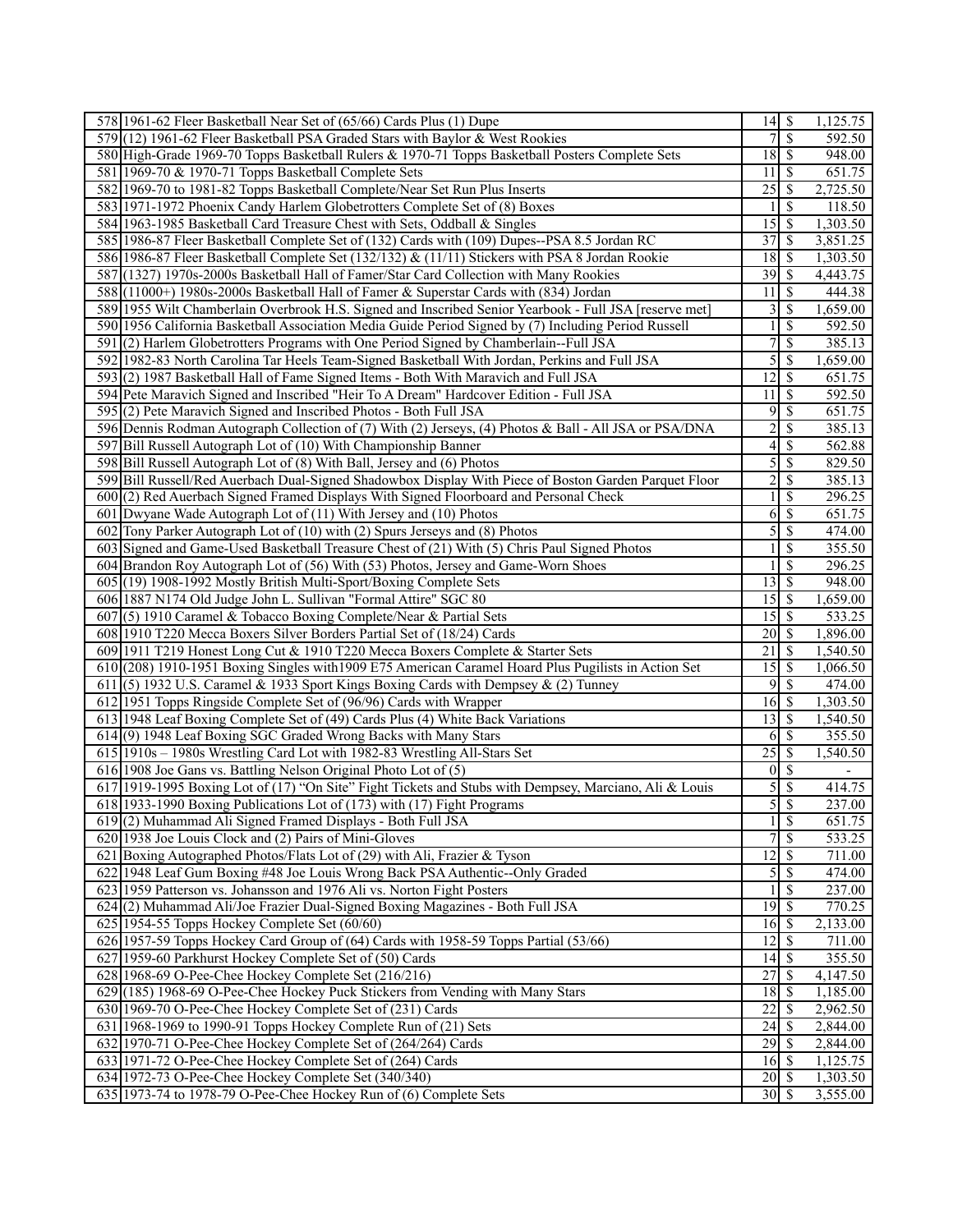| 636 1974-75 to 1977-78 O-Pee-Chee WHA Complete Run of (4) Sets                                                                     | $13 \mid$ \$                                          |                          | 1,125.75 |
|------------------------------------------------------------------------------------------------------------------------------------|-------------------------------------------------------|--------------------------|----------|
| 637 1979-80 & 1980-81 O-Pee-Chee Hockey Complete Sets                                                                              | $\overline{22}$                                       | $\overline{\mathcal{S}}$ | 1,540.50 |
| 638 (11) 1981-82 to 1990-91 O-Pee-Chee Hockey Complete Sets                                                                        | 9                                                     | S                        | 829.50   |
| 639 Bobby Hull Autograph Lot of (22) With (2) Sweaters, (10) Pucks and (10) Photos                                                 | 5                                                     | \$                       | 592.50   |
| 640 Wayne Gretzky Autographed Pair with Gretzky/Lemieux Team Canada Photo & Single-Signed Stick                                    | $\overline{7}$                                        | $\mathbf{\$}$            | 533.25   |
| 641 High-Grade 1888 A16 Allen & Ginter Worlds Champions Album                                                                      | $\overline{20}$ \$                                    |                          | 3,258.75 |
| 642 High-Grade 1889 A17 Allen & Ginter Worlds Champions Album                                                                      | 13                                                    | $\overline{\mathcal{S}}$ | 1,777.50 |
| 643 1910 T218 Mecca/Hassan Champions Near Set (149/153) Plus (3) Duplicates                                                        | 95                                                    |                          | 711.00   |
| 644 (538) 1934-1938 Multi-Sport Diamond Matchbooks with Many Stars & Shortprints                                                   | 12                                                    | l \$                     | 1,303.50 |
| 645 1934-1952 Multi-Sport Wheaties Collection with Near Sets & 1951 Williams Flat Box                                              | $13 \mid$ \$                                          |                          | 888.75   |
| 646 1951 Berk Ross Complete Set of (72) Cards in (4) Original Boxes                                                                | $15 \overline{\smash{\big)}\ 5}$                      |                          | 1,896.00 |
| 647 1912-1973 Canadian Issue Baseball & Football Collection with (8) Complete/Near Sets & (225) Singles                            | 17                                                    | $\sqrt{s}$               | 1,185.00 |
| 648 1934-1980s Multi-Sport Display Box/Pack/Wrapper Collection of (178) Items                                                      | 21                                                    | $\overline{\mathcal{S}}$ | 888.75   |
| 649 (2034) 1948-1988 Football & Basketball Shoebox Collection--Loaded                                                              |                                                       |                          | 1,777.50 |
| 650 (1900) 1948-1992 Multi-Sport Shoebox Collection Loaded with 1968 Topps Football & 1972-73 Topps Bask                           | $\overline{10}$ \$                                    |                          | 948.00   |
| 651 (80) 1970-1979 Topps Multi-Sport SGC Graded Stars--Loaded                                                                      | 9                                                     | \$                       | 888.75   |
| 652 (130) 1978-1994 Baseball & Football Complete Sets—Loaded                                                                       | $\overline{28}$ \$                                    |                          | 5,332.50 |
| 653 1910 T51 Murad College Series Complete Set (150/150) Plus (13) Duplicates                                                      | $12 \mid$ \$                                          |                          | 474.00   |
| 654 (31) Multi-Sport 1948 Topps Magic Photos with (3) Ruth                                                                         | $14$ $\sqrt{5}$                                       |                          | 1,185.00 |
| 655 1937-54 Dixie Lids Sport/Non-Sport Premium/Lid Lot of (38) with Nagurski, Foxx & Scarce 1954 Lids                              | 13S                                                   |                          | 444.38   |
| 656 (39) 1951 Berk Ross PSA Graded Collection with Many Stars                                                                      | 7                                                     | \$                       | 474.00   |
| 657 1952-1959 Topps and Bowman Baseball & Football Shoebox Collection of (345) Cards with Starr RC                                 | $\,8$                                                 | $\mathcal{S}$            | 711.00   |
| 658 1954 Quaker Sports Oddities Treasure Chest with (2) Sets & Unopened Box                                                        | $\overline{11}$                                       | \$                       | 474.00   |
| 659(3) 1950-1963 Multi-Sport Food Issue Complete Boxes with Players on Back                                                        | 11                                                    | $\sqrt{s}$               | 503.63   |
| 660 1961-1964 Rawlings Advisory Set of (24) with Original Mailer                                                                   | $\overline{14}$ \$                                    |                          | 592.50   |
| 661 1959-1971 Bazooka Baseball & Football Group of (90) Cards with 1959 Mays                                                       | $15 \overline{\smash{)}\,}$                           |                          | 1,007.25 |
|                                                                                                                                    | 31                                                    | $\overline{\mathcal{S}}$ | 1,422.00 |
| 662 (324) 1955-1971 Baseball & Football Coins with (5) Mantle<br>663(4) 1968-1974 Football & Basketball Oddball Complete/Near Sets | 5                                                     | \$                       | 355.50   |
|                                                                                                                                    | $\overline{7}$                                        | \$                       |          |
| 664 (654) 1947-1983 Baseball & Football Shoebox Collection with Aaron, Clemente & Koufax                                           | $10 \overline{\smash{)}\,}$                           |                          | 770.25   |
| 665 (430+) 1910s-1990s Multi-Sport Treasure Chest of Cards & Collectibles                                                          |                                                       | $\overline{\mathcal{S}}$ | 1,007.25 |
| 666 (25) 1971-1973 Baseball & Football SGC 84-88 Star Cards with Staubach RC                                                       |                                                       |                          | 770.25   |
| 667(4) 1971-1981 Topps Football & Hockey Complete Sets with Gretzky RC                                                             | 29                                                    | $\sqrt{s}$               | 2,251.50 |
| 668 (455) 1941-1994 Multi-Sport Blank/Wrong Back, Oddity & Proof Cards with Hubbell                                                | 8                                                     | $\sqrt{s}$               | 414.75   |
| 669 1977-79 Sportscaster Hoard of (1,800+) with Bird Rookie, Ali, Ruth, DiMaggio, Howe, Unitas                                     | 22                                                    | $\mathbb{S}$             | 1,125.75 |
| 670 1977-1981 Sportscaster/Story of America Hoard of (4369) Cards Plus (16) Digests & (4) Trays                                    | $\overline{21}$                                       | \$                       | 1,125.75 |
| 671 1939-1980s Multi-Sport Treasure Chest of (33) Sets & (502) Cards with Mantle, Mays & Orr                                       | $10 \overline{\smash{)}\,}$                           |                          | 592.50   |
| 672 (3810) 1962-1990 Football, Basketball & Hockey Singles Collection with Stars                                                   | $10\overline{\smash{)}\,}$                            |                          | 829.50   |
| 673 (67) 1974-1992 Multi-Sport Uncut Sheets with 1974 Topps & 1979 OPC Baseball                                                    | $6 \overline{\smash{)}\,}$                            |                          | 355.50   |
| $674$   1960-1980 Topps Multi-Sport Singles Hoard of (14500+)                                                                      | 11                                                    | $\overline{\mathcal{S}}$ | 829.50   |
| $675$ (15000+) 1970-1979 Topps Baseball & Football Singles                                                                         | $10 \mid$ \$                                          |                          | 770.25   |
| $676$ (43) Modern Multi-Sport Complete Sets Plus (750+) Inserts & (139) Signed Cards                                               | $11 \overline{\smash{\big\lceil \cdot \right\rceil}}$ |                          | 444.38   |
| 677 1900s-1950s Maryland Athletic Collectibles Lot of (25) with (2) Gold Rings, Medals & Pennants                                  | 18S                                                   |                          | 1,125.75 |
| 678 1940s-80s Multi-Sport Matchbook Lot of (125) with (7) DiMaggio, (4) Mantle (7) Unitas, & Namath                                | 10S                                                   |                          | 296.25   |
| 679 Amazing Sports Lobby Card Collection of (21) With "Pride of the Yankees" and "Jackie Robinson Story"                           | $11 \overline{\smash{)}\,}$                           |                          | 272.55   |
| 680(4) Multi-Sport Deceased HOFers Signed Cachets With Payton and Chamberlain                                                      | $12 \mid$ \$                                          |                          | 562.88   |
| 681 Multi-Sport Hall of Fame Legends Autograph Lot of (5) with Chamberlain & Williams--All Full JSA                                | $8\,$                                                 | \$                       | 533.25   |
| 682(6) Autographed Celebrity Items Personalized to George Sauer - Includes Marciano and Stengel                                    | $\overline{12}$ \$                                    |                          | 474.00   |
| 683 (23) Multi-Sport Autographed Index Cards with Auerbach, Dempsey, Rooney and Orr                                                | $10 \overline{\smash{)}\,}$                           |                          | 355.50   |
| 684 Multi-Sport Autograph Treasure Chest With (2) Mantle, Baer and Unitas                                                          | 18S                                                   |                          | 2,488.50 |
| 685 1905-1980 Multi-Sport Correspondence Lot of (51) with Greenberg & (3) 1940s NFL Courtesy Passes                                | $12 \mid$ \$                                          |                          | 711.00   |
| 686 Multi-Sport Certified Autograph Lot of (63) with Davis Full Size and Manning Mini Helmets                                      | $\overline{19}$ \$                                    |                          | 1,540.50 |
| 687 Autographed Multi-Sport Postcard/Flat Lot of (87) with Montana, Baugh & Stanky                                                 |                                                       | 8S                       | 385.13   |
| 688 1950s-60s Multi-Sport Figure and Pennant Lot (12) with (4) Kail Figures                                                        | $\overline{8}$                                        | $\sqrt{s}$               | 444.38   |
| 689(5) 1960s Baltimore Team Nodders with (3) Orioles Mascot, Colts & Clippers "Captain Head"                                       | $\overline{12}$ \$                                    |                          | 503.63   |
| 690 (6) 1960s Multi-Sport Nodders/Banks with "Mr. Met" Bank & Clippers Hockey "Captain Head"                                       |                                                       | 8S                       | 385.13   |
| 691 Jessie Owens Collection with (2) Autographs and Complete 1936 Olympics Card Set                                                |                                                       | $\mathbb{S}$             | 474.00   |
| 692 1985 and 1990 World Series of Golf Multi-Signed Programs with Couples, Love & Norman--Full JSA                                 |                                                       | $\mathcal{S}$            | 118.50   |
| 693 1930s-80s Fantastic Multi-Sport Memorabilia Treasure Chest with PBR "Home Run" Baker Sign                                      | $14\overline{3}$                                      |                          | 414.75   |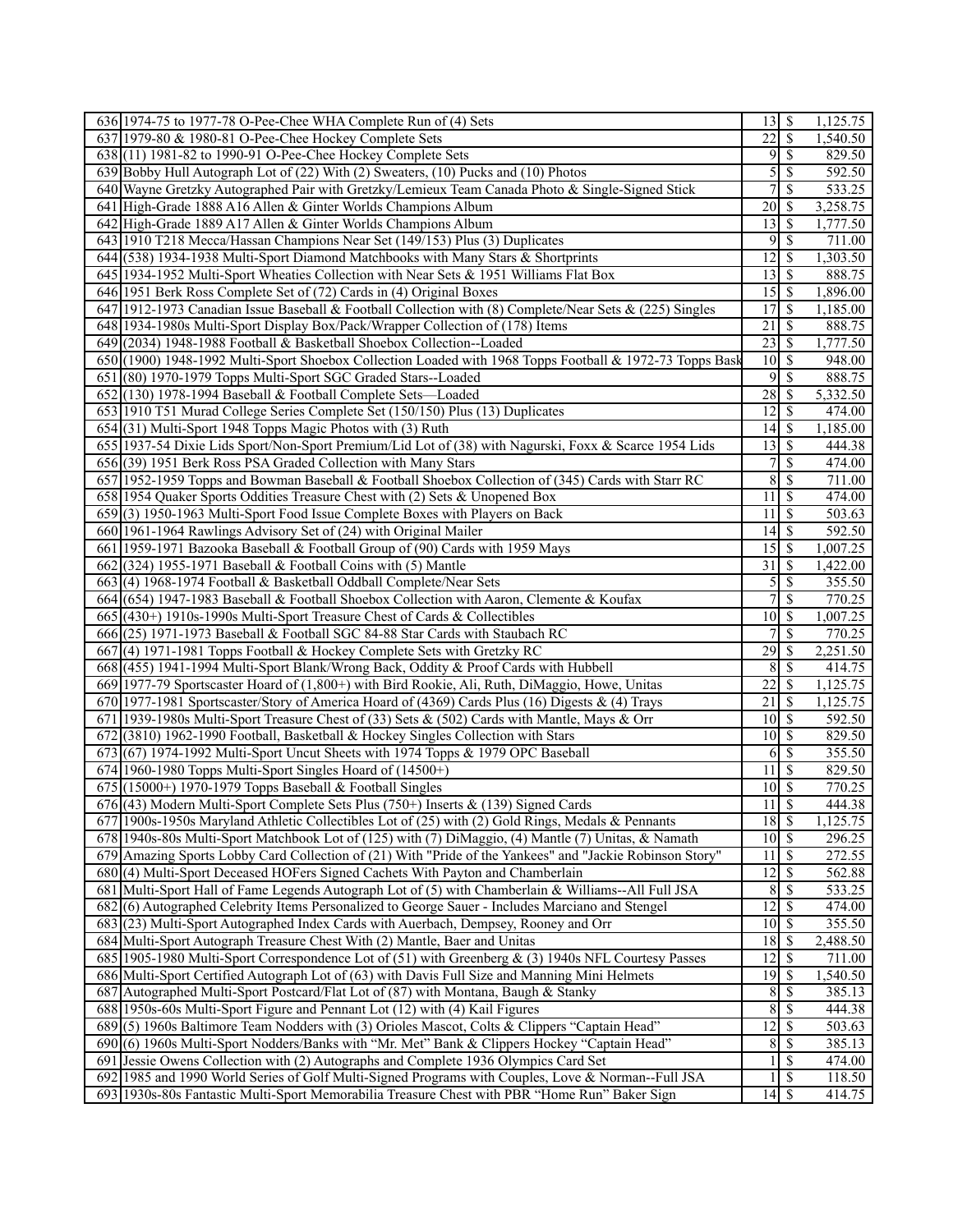| 694(2) Cleveland Indians "Chief Wahoo" Figurines with Stanford Pottery & Nodder in Original Box            |                                | $\overline{5}$ $\overline{\$}$ | 260.70   |
|------------------------------------------------------------------------------------------------------------|--------------------------------|--------------------------------|----------|
| $695(3)$ Original Hartland Statues with Mantle, Musial & Williams                                          | $10\overline{\smash{)}\,}$     |                                | 385.13   |
| 696 Tiger Woods Signed 16x20 "Tiger Slam" Collage - UDA                                                    | 5                              | l \$                           | 474.00   |
| 697 Turn of the Century Non-Sport Tobacco Card Collection of (261) Actresses with (8) Newsboy Cabinets     | 5                              | \$                             | 325.88   |
| 698 1922 E123 American Caramel Actors/Actresses Complete Set of (120) Cards in Original Album              |                                |                                | 213.30   |
| 699(8) 1910s-1972 U.S Presidents Complete/Near Sets Plus (36) Singles                                      | $\overline{12}$ \$             |                                | 414.75   |
| 700 Circa 1950s Armour Meats Captain Gallant Complete SGC Graded Set of (8) Stickers—Only Graded           |                                | $0\sqrt{S}$                    |          |
| 701 1956 Adventure Gum Complete Set of (100) Cards with Schmeling                                          | 17S                            |                                | 711.00   |
| 702(4) 1956-1958 Topps Non-Sport Western Complete/Partial Sets Plus (112) 1920s-1958 Singles               | $10 \mid$ \$                   |                                | 592.50   |
| 703(4) 1909-1963 Non-Sport National Flag Complete/Starter Sets Plus (58) Singles                           | 5                              | \$                             | 248.85   |
| 704 1890s-1960s Non-Sport Treasure Chest of (620) Cards, Pins and Tobacco Tags with Batman Near Set        | $10 \overline{\smash{)}\,}$    |                                | 592.50   |
| 705 (10) 1974 Topps Evel Knievel Unopened Test Issue Packs                                                 | $10\vert S$                    |                                | 562.88   |
| 706 1953-55 Topps World on Wheels Near Master Set of (168/191) Cards Plus One-Cent Display Box             | $10 \mid S$                    |                                | 533.25   |
|                                                                                                            |                                | 5S                             |          |
| 707(6) 1929-1960 English & German Tobacco Non-Sport/Boxing Complete Sets with Louis                        |                                |                                | 272.55   |
| 708 John F. Kennedy Signed and Inscribed Cut with Full JSA                                                 | $18 \overline{\smash{\big)} }$ |                                | 1,422.00 |
| 709(3) 1800s Handwritten Letters with Henry Clay ALS—Full JSA                                              | 7                              | \$                             | 385.13   |
| 710 Turn of the Century Piedmont Cigarettes "Washington's Return" 24x31 Framed Tin Sign                    | 7                              | $\mathcal{S}$                  | 189.60   |
| 711 Interesting 1960s Astronaut Collection with (2) Rare Card Sets & Apollo 11 Moon Landing Pennant        |                                | $0\sqrt{5}$                    |          |
| 712 U.S. Coin Treasure Chest with Heavy Silver Content                                                     | $15 \overline{\smash{)}\,}$    |                                | 1,066.50 |
| 713 1994 Royal Hawaiian Mint "Queen Liliuokalani" Gold and Silver Coin LE Proof Set                        |                                | $\overline{\mathcal{S}}$       | 711.00   |
| 714(3) Matted Display Autographs with Early Rock and Soul Singers Cooke, Vincent & Shannon--All JSA        | 4                              | \$                             | 248.85   |
| 715(6) CGC Graded 1944-52 Captain Marvel Adventures "Gold Age" Comic Books                                 | $8\,$                          | \$                             | 503.63   |
| 716 (695) Bronze Age Comic Books with Iron Man, Captain America & The Flash                                |                                | 7s                             | 213.30   |
| 717 1942-49 True Sport Picture-Stories Comic Book Near Run of (29/46) with 1st Issue--DiMaggio             |                                |                                | 225.15   |
| 718 Late 1940s-Early 1950s Baseball Player and Team Comic Book Lot of (14) with Scarce Ruth & Berra        | 8 <sup>1</sup>                 | $\overline{\mathbf{s}}$        | 385.13   |
| 719 1950-52 Fawcett "Jackie Robinson" Complete Run of (6) Comic Books                                      |                                | 9s                             | 533.25   |
| 720 1949-51 Harvey "Babe Ruth Sports Comics" Complete Run of (11)                                          | 9                              | $\mathbb{S}$                   | 213.30   |
| 721 1940s-50s Multi-Sport Comic Book Lot of (36) Different with Ruth, DiMaggio & Robinson                  | $13 \mid$ \$                   |                                | 503.63   |
| 722 1940s-1960s Multi-Sport Themed Comic Book Lot of (76) with Ruth & (3) J. Robinson                      | $20 \mid$ \$                   |                                | 948.00   |
| 723 1954 Willie Mays "File Copy" Comic Book with Promo Letter—CGC Graded 7.0                               | $10 \overline{\smash{)}\,}$    |                                | 444.38   |
| 724 1950s-70s Lot of (33) Original Cartoon Art Drawings by Baltimore Sun Newspaper Artist Jim Hartzell     |                                | \$                             | 248.85   |
| 725   "I Love Lucy" Display with (4) Cast Principal Individually Signed Flats--Full PSA                    | 11                             | $\overline{\mathcal{S}}$       | 592.50   |
| 726(8) 1930s-50s Western Movie Posters with (8) Leading Man Signed Photos & Bonus Poster--All JSA          |                                | $3\overline{3}$                | 272.55   |
| 727 Entertainer/Celebrity Autograph Lot of (11) with "Birdman" Letter & Batman Villain Display             | 9                              | \$                             | 562.88   |
| 728 TV/Movie Western Autograph & Memorabilia Lot of (30) with Texan Holster Set & Lone Ranger Display      |                                | $\overline{7}$ s               | 444.38   |
| 729 Autographed TV/Movie Western Star Lot of (62) with Wayne, Moore & Rogers                               | $12 \mid$ \$                   |                                | 503.63   |
| 730 (69) Actors/Entertainers Signed First Day Covers With Bacall, G. Burns and F. Fawcett                  | $10 \overline{\smash{)}\,}$    |                                | 651.75   |
| 731 Autographed Entertainment/Political Treasure Chest of (106) with (17) Helen (Hayes) MacArthur          | $12 \mid$ \$                   |                                | 325.88   |
| 732 Edgar Rice Burroughs "Tarzan" Complete Book Set (26/26) with (7) 1st Editions                          |                                | $0 \mid S$                     |          |
| 733 1954 & 1955 Topps Baseball Starter Sets with Aaron, Mays & Williams                                    |                                |                                | 1,777.50 |
| 734 1956 Topps Baseball Complete Set of (340/340) Cards Plus (18) Team Card Variations & (2) Checklists    | $18 \overline{\smash{)}\,5}$   |                                | 1,125.75 |
| 735 1957 Topps Baseball Partial Set (276/407) with Aaron, Clemente & Williams                              | 27                             | $\sqrt{S}$                     | 2,251.50 |
| 736 High-Grade 1960 Fleer Baseball Greats Complete BVG Graded Set of (79) Cards--All 7.5 to 9              | $\overline{22}$                | \$                             | 2,251.50 |
| 737 (28) 1909-1974 Baseball Type Cards with (26) Graded                                                    | $14 \overline{\smash{)}\,}$    |                                | 1,066.50 |
| 738 1965 Topps Baseball Complete Set (598/598)                                                             | $\overline{19}$ \$             |                                | 1,777.50 |
| 739 Higher Grade 1957-1980 Baseball Shoebox Collection of (1949) Cards with Many Stars Incl. 1957 B. Robin | $19$ \$                        |                                | 3,555.00 |
| 740 1950-1989 Baseball Shoebox Collection of (3184) Cards with 1950 Callahan Hall of Fame Near Set (80/82) | $\overline{19}$ \$             |                                | 2,014.50 |
| 741 1954-1977 Topps & Bowman Baltimore Orioles Near Team Set Run with Variations                           | $\overline{19}$ \$             |                                | 1,303.50 |
| 742 1915 Cracker Jack Baseball #103 Joe Jackson PSA 1                                                      | $13 \mid$ \$                   |                                | 4,740.00 |
| 743 Scarce 1960 Fleer Baseball Greats #80 Lefty Grove (Front)/Pepper Martin (Back) Unissued Proof-PSA Auth | 8                              | $\overline{\mathcal{S}}$       | 1,659.00 |
| 744 1952 & 1953 Topps Baseball Starter Sets with Mantle & Mays                                             | 24                             | \$                             | 3,851.25 |
| 745 (6) 1955 & 1956 Topps Baseball Stars with Aaron, Clemente & Williams                                   | $13 \mid$ \$                   |                                | 533.25   |
| 746 1958 Topps Baseball Partial Set (294/494) with Most Stars Included                                     | $15\overline{\smash{)}\,}$     |                                | 1,303.50 |
| 747 1959 Fleer Ted Williams Complete Set (80/80)                                                           | $16 \overline{\smash{)}\,}$    |                                | 592.50   |
| 748 1960 Topps Baseball Partial Set of (343/572) Cards with Most Stars Included                            | $20 \mid \mathsf{\$}$          |                                | 2,014.50 |
| 749 1961 & 1962 Topps Baseball Stamps Near Sets                                                            | 11                             | S                              | 474.00   |
| 750 1964 Topps Baseball Near Set (584/587)                                                                 |                                |                                | 1,066.50 |
| 751 1964 Topps Baseball Coins Master Set (167/167)                                                         | $12 \mid$ \$                   |                                | 503.63   |
|                                                                                                            |                                |                                |          |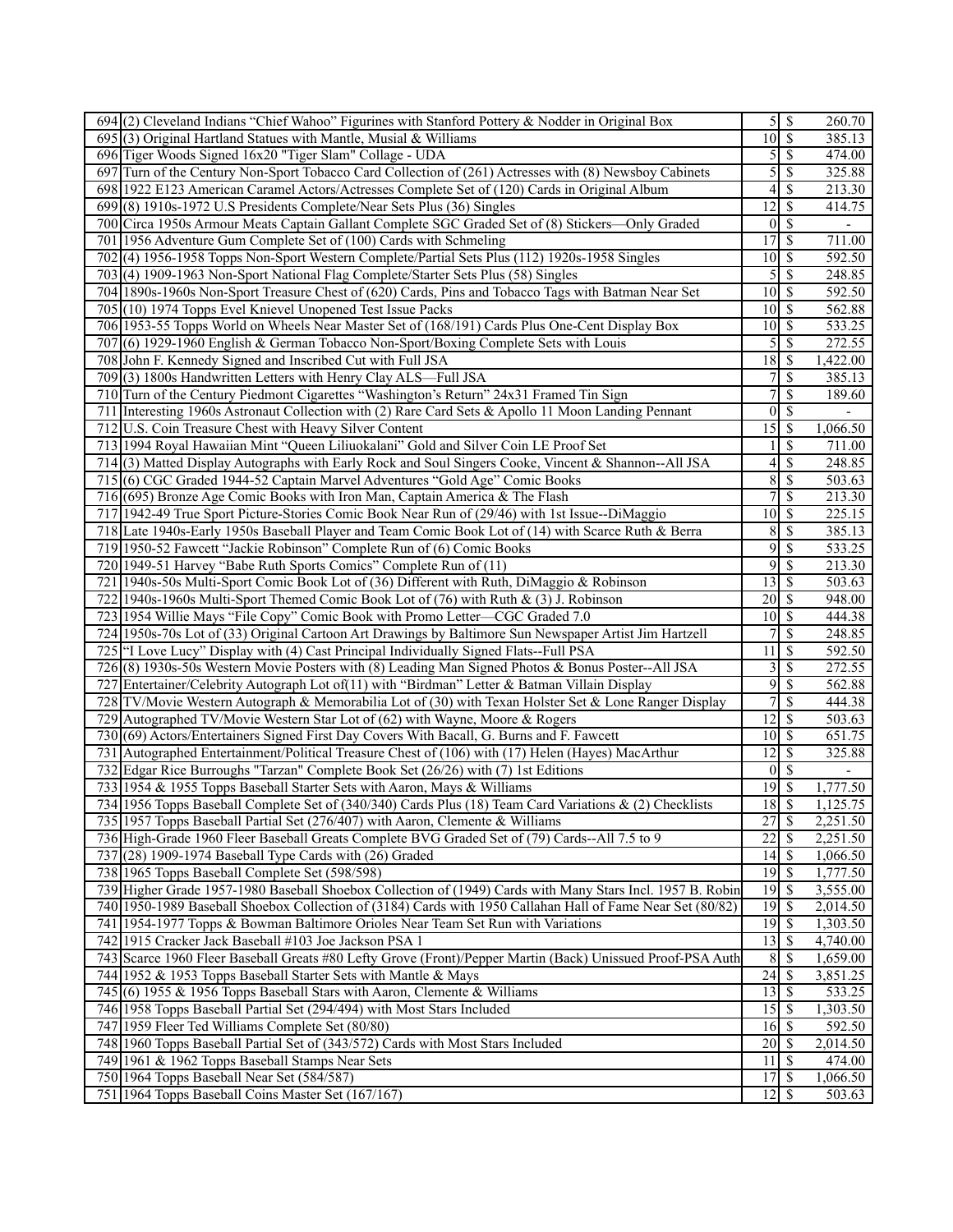| 752 1967 Topps Baseball Discs John Callison Proof                                                             |                                | $4$ \ $\sqrt{3}$         | 414.75                   |
|---------------------------------------------------------------------------------------------------------------|--------------------------------|--------------------------|--------------------------|
| 753 (1307) 1970 Topps Baseball Singles with Partial/Starter Sets Including (4) Clemente                       | 15S                            |                          | 562.88                   |
| 754 1976-1979 Topps Baseball Complete/Near Set Run                                                            | $21 \mid$ \$                   |                          | 948.00                   |
| 755 1914 Boston Braves World Series Program -- Fenway Park Issued                                             |                                |                          | 5,036.25                 |
| 756 1927-1937 New York Baseball Program/Ticket Lot of (3) With 1937 World Series Game 2 Stub                  | 4                              | S                        | 213.30                   |
| 757 (3) 1939 Baseball Hall of Fame Programs                                                                   | 7                              | -\$                      | 325.88                   |
| 758 1940 Polo Grounds Panoramic with Four Images                                                              | 6                              | $\overline{\mathcal{S}}$ | 296.25                   |
| 759 (14) 1947-1960 New York Yankees Yearbooks, World Series Programs & Ticket Stubs                           | 8                              | $\sqrt{s}$               | 414.75                   |
| 760 (21) 1950-59 Baseball Yearbooks with New York Teams Emphasis Including (2) '55 Dodgers & 1st Yankees      | 13S                            |                          | 711.00                   |
| 761 1939-85 MLB Yearbooks and World Series/All-Star Program Lot of (68) with (14) World Series Programs       |                                |                          | 829.50                   |
| 762 2009 Yankee Stadium Inaugural Season Delta Suite "Jumbo" Ticket Book                                      | 9                              | -S                       | 503.63                   |
| 763 Randy Moore 1934-1935 Boston Braves Game-Worn Road Jersey                                                 | $\overline{33}$                | l \$                     | 17,775.00                |
| 764 Early-1950s New York Giants Game-Worn Bullpen Jacket                                                      | 9                              | $\sqrt{s}$               | 829.50                   |
| 765 1970s Oakland A's Game-Worn Jacket                                                                        | $\boldsymbol{0}$               | \$                       |                          |
| 766 Boston Red Sox 1970s Game-Worn Lot of (2) With Jacket and Cap                                             |                                | $0\vert$ \$              | $\blacksquare$           |
| 767 Cincinnati Reds Game-Worn Lot of (2) With 1964 Road Cap and 1987-1988 Jacket                              | $\overline{c}$                 | \$                       | 189.60                   |
| 768 1970s Chicago Cubs Game-Worn Lot of (2) With Cap Signed by Banks and Jenkins                              | $\overline{0}$                 | \$                       |                          |
| 769 Game-Worn Baseball Pants With 1967 Tony Oliva and 1970 Don McMahon                                        | $\overline{2}$                 | $\mathcal{S}$            | 189.60                   |
| 770 Reggie Smith 1974-1976 St. Louis Cardinals Game-Worn Warm-Up Jacket                                       |                                | $\overline{5 }$          | 272.55                   |
| 771 San Francisco Giants 1978-1981 Game-Worn Jersey Lot of (3) With Moffitt, Whitfield and McMahon            | 9                              | $\overline{\mathcal{S}}$ | 888.75                   |
| 772 New York Mets 1980s-1990s Game-Worn Lot of (3) With Magaden and A. Pena                                   |                                | $0\vert S$               |                          |
| 773 1949-1969 Baseball Stamp & Album Complete/Near Set Collection                                             | $18 \overline{\smash{)}\,5}$   |                          | 829.50                   |
| 774 1960s-80s Baseball Oddball Balance of Collection with Maris & Aaron                                       | $12 \mid$ \$                   |                          | 385.13                   |
| 775 Mickey Mantle Endorsement and Ephemera Lot With (2) Retail Speakers                                       | $0\vert$ \$                    |                          |                          |
| 776(2) 1965-1970 Roberto Clemente Unfolded Full Boxes with Bazooka & Kellogg's                                | 11                             | $\mathcal{S}$            | 829.50                   |
| 777 1925 W504 Universal Toy & Novelty Brooklyn Dodgers Complete Sheet                                         | 8                              | $\overline{\mathcal{S}}$ | 201.45                   |
| 778 1950 All-Star "Pin-Up" Complete Book - Unpunched                                                          | 17                             | -S                       | 1,007.25                 |
| 779 1975 Hostess Twinkies Baseball Complete Set on Uncut Sheet                                                | 6                              | $\mathcal{S}$            | 201.45                   |
| 780 1933 Goudey Baseball #181 Babe Ruth PSA 1                                                                 | $16$ $\sqrt{ }$                |                          | 948.00                   |
| 781 1971 Topps Baseball #5 Thurman Munson BVG 9                                                               |                                |                          | 1,659.00                 |
| 782 September 29, 1957 Polo Grounds-Issued Program From Last-Ever New York Giants Game                        | $\overline{0}$                 | $\overline{\mathcal{S}}$ | $\overline{\phantom{a}}$ |
| 783(3) 1957-1960 World Series Ticket Stubs                                                                    |                                | \$                       | 118.50                   |
| 784 (37) 1986-1991 Baseball Traded/Update Factory Sets Plus (3) Sealed Cases                                  |                                | $9\sqrt{5}$              | 414.75                   |
| 785 Travis Jackson Single-Signed ONL Baseball with Full JSA                                                   | 11                             | $\overline{\mathcal{S}}$ | 592.50                   |
| 786 Dusty Boggess Single-Signed Baseball                                                                      |                                | $\mathbf{\$}$            | 177.75                   |
| 787 George Steinbrenner Single-Signed Baseball - Full JSA                                                     | 6                              | $\mathcal{S}$            | 355.50                   |
| 788 (4) 1910s-1940s International League Orioles Signed Items with (2) Checks                                 | 5                              | $\overline{\mathcal{S}}$ | 177.75                   |
| 789 Tom Gastall (d.1956) Cut Signature with 8x10 Photograph                                                   |                                | $\overline{\mathcal{S}}$ | 118.50                   |
| 790 Ted Williams Single-Signed Baseball Bat with Green Diamond and Full PSA/DNA                               | 8                              | $\mathcal{S}$            | 651.75                   |
| 791 Stan Musial and Mark McGwire Autographed Bat Pair - Both PSA/DNA                                          | $10\sqrt{5}$                   |                          | 296.25                   |
| 792 Willie Mays and Barry Bonds Single-Signed Baseball Bat Pair - Each PSA/DNA                                |                                | 8S                       | 260.70                   |
| 793 LaVar Arrington 2001 Game-Worn Washington Redskins Jersey                                                 |                                | $6 \mid$ \$              | 325.88                   |
| 794 Charles Schulz 1967 Signed "LIFE" Magazine with Full JSA                                                  | $13 \mid$ \$                   |                          | 651.75                   |
| 795 (37) Single-Signed Baseball Hall of Famers & Stars with T. Williams—All Certed                            | $15\overline{3}$               |                          | 829.50                   |
| 796 1989 Perez-Steele Celebration Autographed Near Set (34/41) on (3) Framed Uncut Displays                   | $10 \mid$ \$                   |                          | 829.50                   |
| 797 Autographed Oversized Baseball Flats Lot of (16) With Koufax, T. Williams and 300 Game Winners            | 9                              | $\mathbb{S}$             | 829.50                   |
| 798 (58) Baseball Hall of Famer & Star Signed 8x10 Color Photos with Aaron, Mays, Puckett & T. Williams       | $8\,$                          | \$                       | 1,125.75                 |
| 799 Roger Maris Single-Signed Baseball Bat with Full PSA/DNA                                                  | 27                             | $\vert$ \$               | 6,517.50                 |
| 800 Joe DiMaggio Single-Signed Commemorative LE Baseball Bat - Full PSA/DNA                                   | 11                             | \$                       | 1,303.50                 |
| 801 (7) Jewish Baseball Keepsakes With Rosen Signed Bat and "Rally Rabbi" Bobblehead                          | $\overline{13}$ $\overline{5}$ |                          | 533.25                   |
| 802 Stan Musial Signed/Unsigned Lot of (9) with Twice Signed Vintage Cap, Hartland Statue & (2) Signed 8x10   |                                |                          | 201.45                   |
| 803 (21) Store Model Bats With (4) Signed                                                                     | $\overline{12}$ \$             |                          | 385.13                   |
| 804 1953-1997 "Tops in Sports" Banquet Program Lot of (75) with (21) Signed Including J. DiMaggio & T. Will   |                                | 8S                       | 503.63                   |
| 805 Interesting Lot of (8) New York Yankees Items with (6) Signed and (1) Game-Used                           |                                | 8S                       | 533.25                   |
| 806 New York Yankees & Mets Autographed Jersey & Bat Lot of (9) with Ford, Jackson, Seaver – All JSA          | 9                              | \$                       | 770.25                   |
| 807 Baseball Autographed Baseball & Bat Collection of (31) with Several Great Inscriptions – All JSA          | $20 \mid$ \$                   |                          | 1,303.50                 |
| 808 (33) Baseball Hall of Famer/Star Signed 8x10 Black & White/Sepia Photographs with Mantle & T. Williams    | $12 \mid$ \$                   |                          | 651.75                   |
| 809 Baseball HOFers & Stars Autographed Jersey Lot of (15) with Musial, Banks, Carlton – All Individually Cer | $20$   \$                      |                          | 1,422.00                 |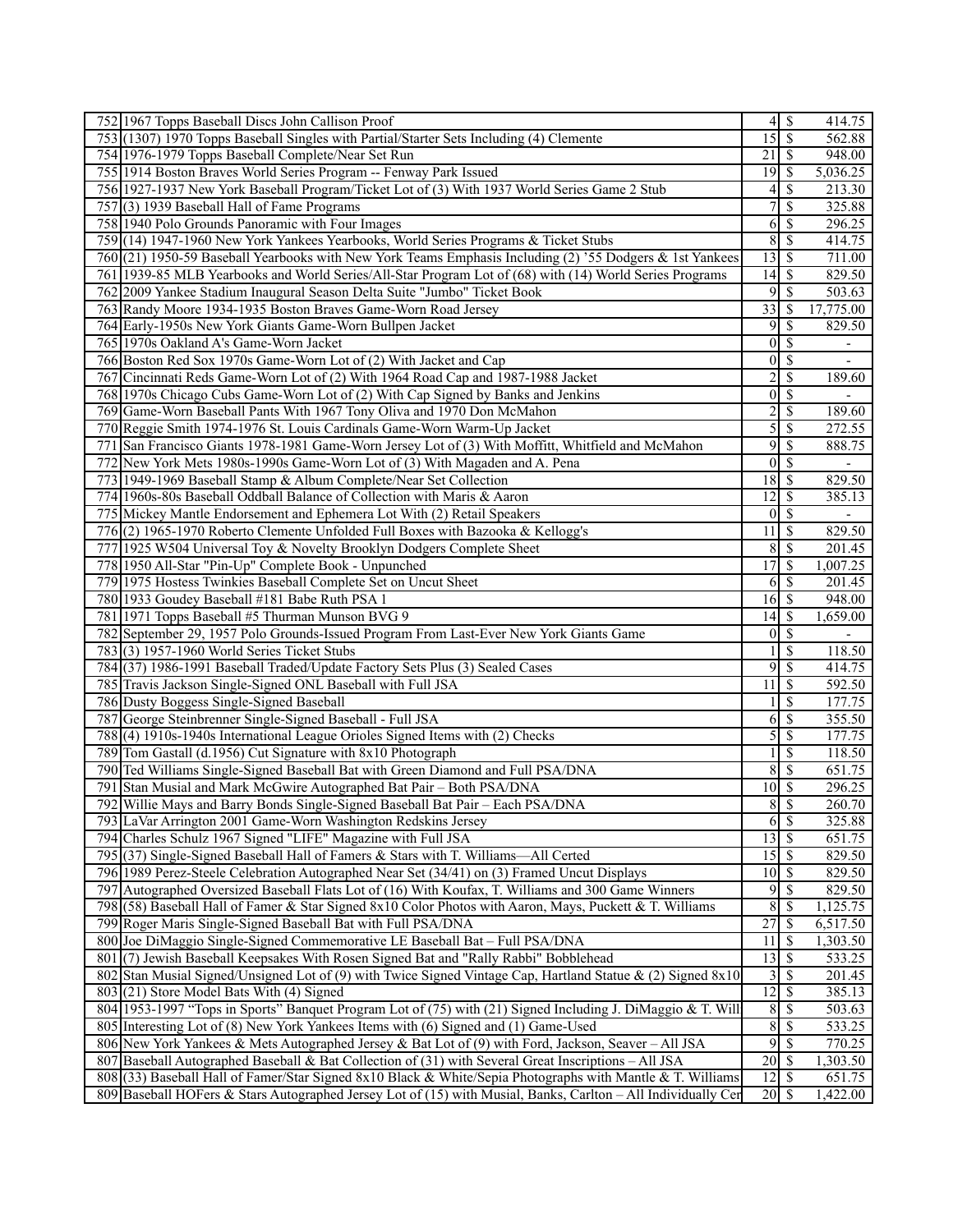| 810 1908 Thomas Shibe (d.1936) Signed Document                                                                |                               | $2 \mid$ \$                      | 189.60                   |
|---------------------------------------------------------------------------------------------------------------|-------------------------------|----------------------------------|--------------------------|
| 811 Mel Ott Cut Signature With Full JSA                                                                       | 5                             | $\overline{\mathcal{S}}$         | 444.38                   |
| 812 Tris Speaker Cut Signature With Full JSA                                                                  |                               | $\overline{\mathcal{S}}$         | 592.50                   |
| 813 1950-51 Cuban Almendares Autograph Book Signed by (28) With Lasorda and Full JSA                          | 7                             | \$                               | 272.55                   |
| 814 Roger Maris Autographed Babe Ruth Envelope & Triple-Signed Maris Related Photo                            | 6                             | \$                               | 474.00                   |
| 815 Mickey Mantle & Ted Williams Single-Signed 14x17 Prints with Full JSA                                     | 9                             | \$                               | 533.25                   |
| 816 1989 Ron Lewis Signed "Living Legends" Set of (20) 8x10 Prints with Koufax, Mantle & Mays                 | 18                            | $\overline{\mathcal{S}}$         | 1,185.00                 |
| 817 Multi-Signed 1960s Mr. Met Plush Doll with (3) Autographs Including Clemente with Full JSA                | 8                             | $\overline{\mathcal{S}}$         | 503.63                   |
| 818 1994 Mickey Mantle Single-Signed Harbor Club Hat with Full JSA                                            |                               | $4\sqrt{3}$                      | 272.55                   |
| 819 1959 Chicago Cubs Team-Signed Baseball with (15) Autographs Including Banks & Hornsby-Full JSA            | 17                            | \$                               | 1,185.00                 |
|                                                                                                               | 2                             |                                  |                          |
| 820 Joe DiMaggio/Mickey Mantle Dual-Signed Baseball - Full JSA                                                |                               | \$                               | 651.75                   |
| 821 500 Home Run & 300 Win Club Multi-Signed Baseballs with Full JSA                                          | $\overline{16}$ \$            |                                  | 1,125.75                 |
| $822$ (2) Multi-Signed Hall of Fame Baseballs with Mantle – Both Full JSA                                     | 7                             | $\mathcal{S}$                    | $\overline{503.63}$      |
| 823 Joe DiMaggio & Ted Williams Single-Signed OAL Baseballs with Full JSA                                     | 6                             | <sup>\$</sup>                    | 651.75                   |
| 824 (11) Multi-Signed Baseballs with (40) Hall of Famers Including Koufax & Mantle                            | 16S                           |                                  | 1,007.25                 |
| 825 (22) Baseball Signed Balance of Collection with DiMaggio $\&$ (4) Mays                                    |                               |                                  | 948.00                   |
| 826 (26) Single-Signed Baseballs with Hall of Famers & Stars                                                  | 4                             | \$                               | 284.40                   |
| 827 (26) Multi/Single-Signed Baseballs with Many Inscriptions                                                 | 5                             | \$                               | 474.00                   |
| 828 (30) Modern Stars Single-Signed Baseballs with Many Inscriptions - All PSA/DNA                            |                               |                                  | 1,007.25                 |
| 829 (32) Single-Signed Hall of Fame Baseballs with Aaron & T. Williams and Many Inscriptions                  | $16 \mid$ \$                  |                                  | 1,066.50                 |
| 830 (48) Single-Signed Hall of Famer Baseballs with Either "HOF" Inscription or Full Name - All PSA/DNA       | 25S                           |                                  | 1,896.00                 |
| 831 (71) Award Winner Single-Signed Baseballs with Beltran and Smoltz - All PSA/DNA                           | 24                            | \$                               | 1,777.50                 |
| 832 (72) Single Signed Hall of Fame Pitcher Baseballs - All PSA/DNA                                           | 17                            | -\$                              | 1,303.50                 |
| 833 (72) Single-Signed Hall of Famer Baseballs with Jim Rice "Boston Strong Boy" – All PSA/DNA                | 21                            | S                                | 1,659.00                 |
| 834 (72) St. Louis Cardinals Hall of Famer and Stars Single Signed Baseballs – All PSA/DNA                    | 24                            | $\overline{\mathcal{S}}$         | 2,133.00                 |
| 835 Roy Campanella Single Signed Baseball Bat with Full JSA                                                   | 5                             | $\overline{\mathcal{S}}$         | 711.00                   |
| 836 Derek Jeter Single-Signed Baseball Bat with Multiple Inscriptions LE 164/500 – Steiner                    | 18S                           |                                  | 770.25                   |
| 837 1934 Hull's Brewers Steam Roller Football Club Program                                                    |                               | $0 \vert S$                      | $\overline{\phantom{0}}$ |
| 838 1937 All America Football Team Two-Sided Poster                                                           | 3                             | \$                               | 284.40                   |
| 839 1920s-50s College Football Program/Ticket Stub Lot of (56) with (11) Bowl Game Issues                     | 11                            | \$                               | 770.25                   |
| 840 1939-65 Football Program Lot of (18) with '62 Packers Yearbook, (2) Yanks & (4) All-Star                  | 18S                           |                                  | 770.25                   |
|                                                                                                               |                               |                                  |                          |
| 841 (17) 1958-1976 New York Giants Football Signed/Unsigned Programs & Stubs                                  | $20 \mid$ \$                  |                                  | 770.25                   |
| 842 Army & Navy College Football Program/Ticket Stub Lot of (78) with 1924 Army/Navy Game Program             | $15\overline{3}$              |                                  | 651.75                   |
| 843 (3) Multi/Single-Signed 1969 New York Jets Super Bowl Champs Items with Full JSA                          | 3                             | $\mathcal{S}$                    | 355.50                   |
| 844(6) New York Jets Multi-Signed Items with (3) Reunion Posters Plus (7) Publications with Super Bowl III Pr | 13                            | $\sqrt{S}$                       | 651.75                   |
| 845 Super Bowl III Multi-Signed Program with (4) Autographs Including Namath with Full JSA                    | 9                             | $\mathcal{S}$                    | 355.50                   |
| 846 1948 & 1960 USA Olympic Basketball Multi-Signed Cachet/Photo Lot of (4)--All JSA                          |                               | \$                               | 177.75                   |
| 847 1946-1970s Baltimore/Washington Basketball Program & Photo Lot of (33) with Rarities                      | $18$ $\overline{\phantom{1}}$ |                                  | 770.25                   |
| 848 (20) Basketball Signed 8x10 Photographs with Abdul-Jabbar, Erving & Mikan—All JSA                         | 9                             | $\sqrt{s}$                       | 325.88                   |
| 849 Jeff Malone 1986-87 Washington Bullets Game-Worn Home Ensemble                                            | 15                            | $\mathcal{S}$                    | 503.63                   |
| 850 Sporting Goods Pioneers Signed Contract Lot of (5) With Irving Wright and J.W. Spalding                   |                               | $\overline{0}$ \ $\overline{\$}$ |                          |
| 851 Earl of Lonsdale 1910 Signed Correspondence and Jack Root Signed Greeting Card                            |                               | $\sqrt{3}$                       | 296.25                   |
| 852 (37) Multi-Sport Autographed 1st Day Covers/Flats with Nelson, Palmer & Multi-Signed Dodgers              | 6                             | $\sqrt{s}$                       | 237.00                   |
| 853 Autographed "Legends" of Sport Memorabilia Lot of (5) with Magic, DiMaggio, Russell                       | 11                            | $\overline{\mathsf{s}}$          | 414.75                   |
| 854 Muhammad Ali Signed 16x20 Photograph with Full JSA                                                        | 7                             | \$                               | 562.88                   |
| 855 (95) Baltimore Orioles/Colts Signed Flats with Ripken & Unitas                                            | 7                             | \$                               | 385.13                   |
| 856 1909-1982 Multi-Sport Shoebox Collection of (328) Cards with Aaron, Mays & Unitas                         | $\overline{12}$               | \$                               | 948.00                   |
| 857 Bill Gadsby 1950s Signed Game-Worn New York Rangers Jacket                                                | 3                             | $\mathcal{S}$                    | 711.00                   |
| 858(7) Jimmy Carter With "Celebrities" Signed Photos - All JSA                                                | 6                             | $\mathcal{S}$                    | 355.50                   |
| 859 Barack Obama Signed 1st Day Cover with Full JSA                                                           |                               | 9s                               | 651.75                   |
| 860 (54) Interesting Hollywood Autographed 1st day Covers/Flats with Many Great Stars Including P. Cushing w  | 5                             | $\mathcal{S}$                    | 444.38                   |
| 861 Comedian and Musician Lot of (42) Autographed 1st Day Covers/Flats with Baez, Funicello & Hope            | 7                             | \$                               | 325.88                   |
| 862 1940s-50s Lionel Train Lot of (24) with (2) Piece 2379 Rio Grande Diesel Locomotive A & B Units           | 13S                           |                                  | 1,066.50                 |
| 863 1880s-1980s Non-Sport Trading Cards Sets/Near Sets/Singles Treasure Chest                                 | 17                            | $\sqrt{s}$                       | 1,066.50                 |
| 864 1900s-1950s Non-Sport Pin/Coin Collection of (121) with Kellogg's Pep Military Insignia Near Set          | 11                            | S                                | 296.25                   |
| 865 Star Trek/Star Wars Autograph & Memorabilia Treasure Chest with D. Kelly & Shatner/Montalban Signed 8     |                               | $3 \mid S$                       | 260.70                   |
| 866 (23) Garbage Pail Kids Series 4 & 5 Unopened Wax Boxes                                                    | 15S                           |                                  | 1,185.00                 |